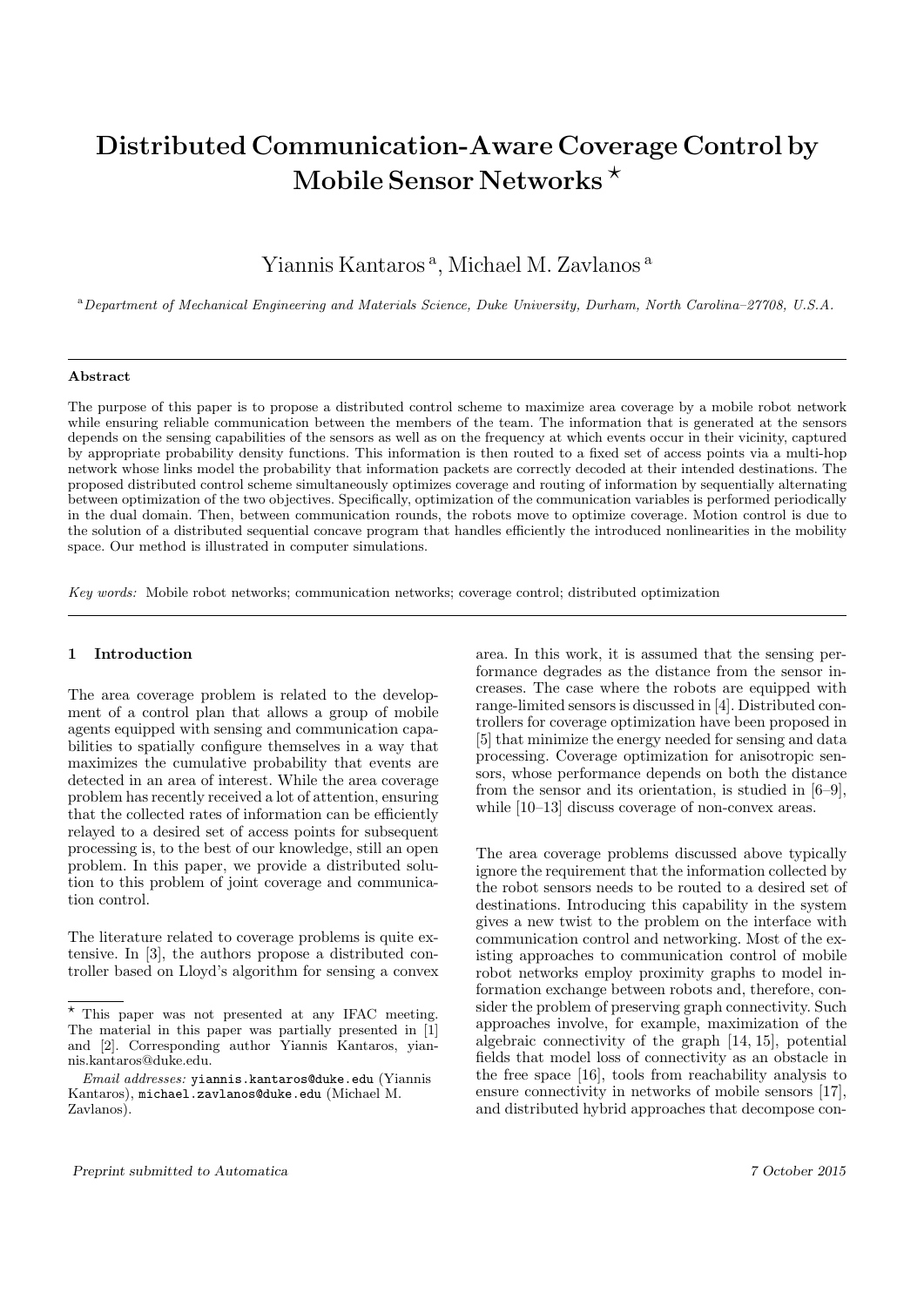trol of the discrete graph from continuous motion of the robots [18]. Distributed algorithms for graph connectivity maintenance have also been implemented in [19, 20]. A comprehensive survey of this literature can be found in [21].

A more realistic communication model between mobile robots, compared to the above graph-theoretic approaches, is presented in [22, 23] that takes into account the routing of packets as well as desired bounds on the transmitted rates. In this model, edges in the communication graph are associated with the probability that packets delivered through the corresponding links are correctly decoded by their intended receivers. This formulation gives rise to optimization problems to determine the desired rates and routes. Related methods for the control of wireless robot networks are proposed in [24] and [25], where the wireless channels are modeled using path loss, shadowing, and multi-path fading, or evaluated using on-line techniques, respectively. Similarly, the Signal to Interference ratio (SIR) is utilized in [26] to model communication links between mobile aerial vehicles and ground sensors that perform collaborative tasks.

In this paper, we assume a team of mobile robot sensors responsible for covering a convex area of interest with the additional requirement that the sensory information collected by the robots can be efficiently routed to a desired set of fixed access points (APs). The rate of information generated at every sensor depends on the quality of sensing as a function of the sensing range as well as on the probability that events occur in the vicinity of that sensor, captured by an appropriate probability density function over the area of interest. This information is then routed to the APs via a multi-hop network whose links model the probability that information packets are correctly decoded at their intended destinations.

The key idea in this work is to formulate the area coverage problem as a constrained optimization problem in the robot positions, associated area partitions, and routing decisions. We can then use the routing decisions to control the feasible set so that it contains the Voronoi partition as a solution, which is well-known to be optimal for the unconstrained problem [4]. Substituting the Voronoi partition in the constrained problem, we obtain an optimization problem in the robot positions and routing decisions, which we solve in a way similar to our prior work [22]; we decouple coverage and routing control and alternate between optimization of the two objectives. In particular, given a spacial configuration of the robots in the area of interest, the communication variables are updated using a distributed subgradient algorithm in the dual domain. The update of the communication variables is then followed by robot motion in a direction that optimizes the coverage objective. Robot motion is formulated as a distributed sequential concave program, that allows us to handle nonlinearities in the coverage objec-

tive as well as the nonlinear dependence of the communication constraints on the robot positions. As the robots move, the optimal solution in the communication space drifts, which introduces a possible infeasibility gap in the primal variables. While such infeasibility gaps persist, the affected robots remain stationary until feasible routing variables are determined by the optimization in the communication space. Following the analysis in [22], we obtain bounds on the robot velocities that characterize the performance of communications. The proposed control scheme is distributed, utilizing only information that is locally available at the sensors.

The problem of simultaneous coverage and communication control is also addressed in [2], although in a centralized setting. In that work, the routing variables are updated periodically in discrete time while the robot motion is performed along the negative gradient of a function that combines the coverage objective and a barrier potential function to ensure satisfaction of the imposed communication constraints. A related problem that considers the minimization of the aggregate information delivered directly, in one hop, from the robots to a sink node is addressed in [27]. Multi-hop communication in the context of coverage is considered in [28–30]. Specifically, in [28] the objective is to minimize the energy consumption in the network, so paths are sought that ensure this minimum energy objective. In [29, 30] a joint coverage and graph connectivity framework is developed for robots that have limited, proximity-based communication ranges. These latter approaches differ from the one proposed here in that we consider more realistic models of wireless communication that involve routing of information over a network of varying link reliabilities, and we also ensure desired information rates that depend on the frequency with which events occur in the sensors' vicinity.

The rest of this paper is organized as follows. Section 2 presents the coverage problem in the presence of communication constraints. The proposed control scheme is presented in section 4 while its efficiency is examined in section 6 through a simulation study. Conclusive remarks are provided in the last section.

## 2 Problem Formulation

Assume a team of N mobile robots responsible for the sensing coverage of a convex and compact area  $A \subset \mathbb{R}^2$  and for the transmission of packets of information to a fixed set of  $K$  access points  $(APs)$ . The positions of all nodes are stacked in the vector  $\mathbf{x} = [\mathbf{x}_1^T, \dots, \mathbf{x}_i^T, \dots, \mathbf{x}_{N+K}^T]^T$ , where  $i \in \{1, ..., N\}$  for the robots and  $i \in \{N+1, ..., N+K\}$  for the APs. The motion of the robots is assumed to be governed by the first order differential equation:

$$
\dot{\mathbf{x}}_i = \mathbf{u}_i, \quad i = 1, \dots, N,
$$
 (1)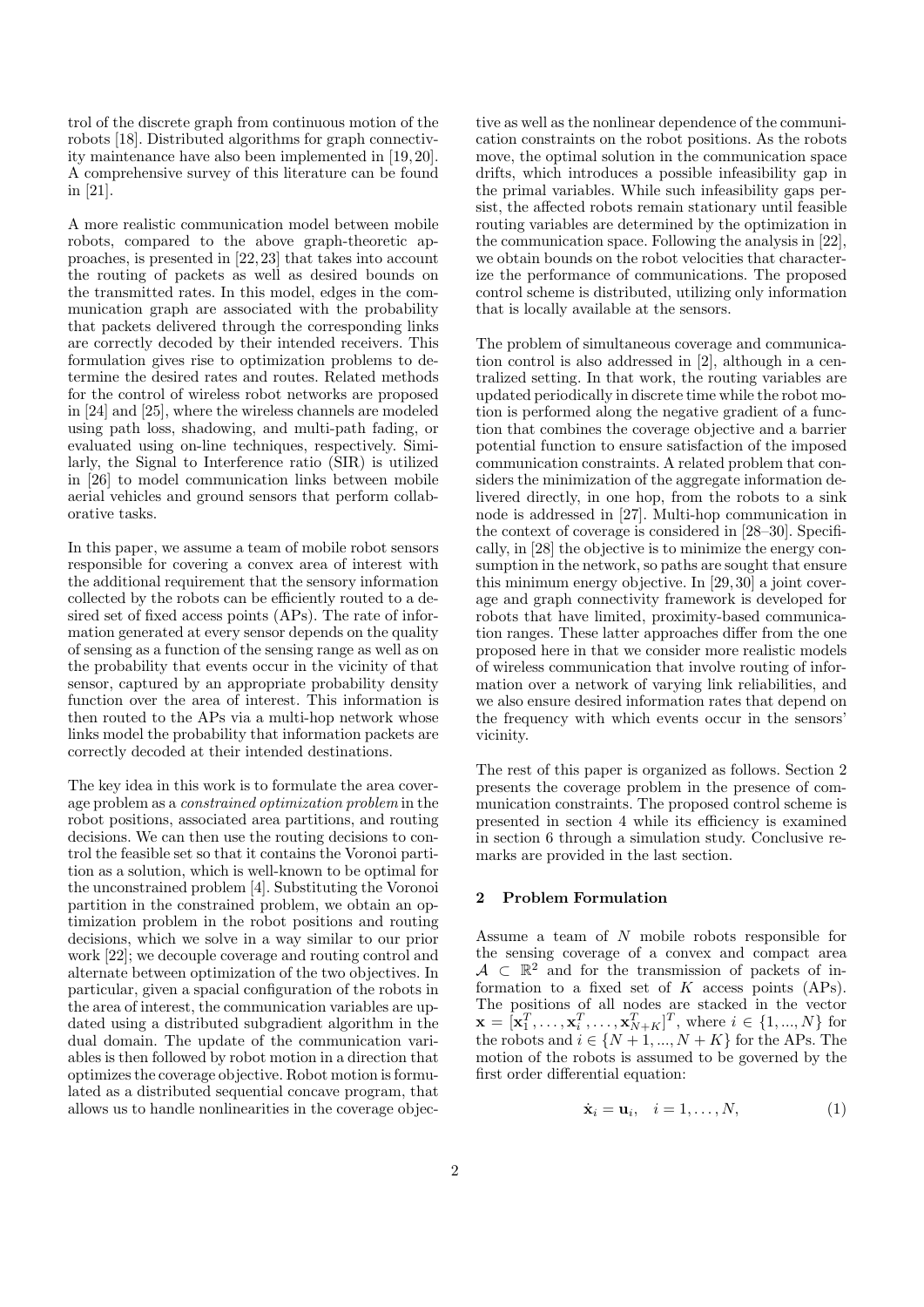where  $\mathbf{u}_i \in \mathbb{R}^2$  stands for the control input associated with the *i*-th robot.

To achieve area coverage, each robot is equipped with an isotropic sensor whose accuracy is captured by a radially decreasing function  $f$  that is maximal at the sensor location  $x_i$ . In this context, a larger value of f means better sensing accuracy. In particular, we choose

$$
f(\mathbf{x}_i, \mathbf{q}) = e^{-\|\mathbf{q} - \mathbf{x}_i\|^2}.
$$
 (2)

Moreover, let  $\phi(\mathbf{q}) : A \to \mathbb{R}_+$  be an integrable density function representing the probability that an event takes place at the point  $q \in \mathcal{A}$ . Then, the coverage problem can be formulated as follows:

$$
\underset{\mathbf{x}}{\text{maximize}} \left[ \mathcal{H}(\mathbf{x}) = \int_{\mathcal{A}} \max_{i=1,\dots,N} f(\mathbf{x}_i, \mathbf{q}) \phi(\mathbf{q}) \mathrm{d}\mathbf{q} \right]. \quad (3)
$$

A common geometric approach to simplify the area cost function  $H$  is via the tessellation of the area of interest into subregions  $\mathcal{W}_i, i \in \{1, ..., N\}$  according to some distance metric, and the assignment of those regions to the robots for sensing purposes. Requiring that  $\bigcup_{i=1}^{N} \mathcal{W}_i =$ A and that the sets  $W_i$  are disjoint except for their boundary, this approach allows us to reformulate the coverage problem (3) as:

$$
\underset{\mathbf{x}, \mathcal{W}}{\text{maximize}} \left[ \mathcal{H}(\mathbf{x}, \mathcal{W}) = \sum_{i=1}^{N} \int_{\mathcal{W}_i} f(\mathbf{x}_i, \mathbf{q}) \phi(\mathbf{q}) d\mathbf{q} \right], \quad (4)
$$

where  $W = \{W_i\}_{i=1}^N$  denotes the collection of regions  $\mathcal{W}_i$  assigned to the robots positioned at **x**.

The problem that we address in this paper is the optimization of the objective  $\mathcal{H}$  in (4), subject to communication constraints required to ensure desired information flows from the sensor robots to the Access Points (APs). In particular, let  $r_i \in [0, 1]$  denote the normalized average rate (information units per unit of time) at which the  $i$ -th robot generates information. We assume that this rate depends on both the sensing performance over the  $\phi$ -weighted area  $\mathcal{W}_i$  and the probability that an event will occur at each point  $\mathbf{q} \in \mathcal{W}_i$ . Using  $R_0$  to denote the transmission rate of the terminals' radios, the effective rate at which information is generated at sensor  $i$  is:

$$
r_i(\mathbf{x}_i, \mathcal{W}_i) = R_0 \int_{\mathcal{W}_i} f(\mathbf{x}_i, \mathbf{q}) \phi(\mathbf{q}) d\mathbf{q}.
$$
 (5)

This information is then routed to the APs via a multihop network whose links model the probability that information packets are correctly decoded at their intended destinations. Letting  $R(\mathbf{x}_i, \mathbf{x}_j)$  denote this probability, that a packet transmitted by the i-th robot is correctly decoded by the j-th node, the effective transmission rate from i to j is  $R_0R(\mathbf{x}_i, \mathbf{x}_j)$ . This rate denotes

the rate of information that is successfully conveyed through this link. To simplify notation, we assume all robots use the same transmission rate  $R_0$ . In fact, we hereafter work with normalized rates by making  $R_0 = 1$ . This means that rates are measured as (dimensionless) fractions of the transmission rate  $R_0$ .

Packets generated at terminal i can be conveyed to the APs either directly, if  $R(\mathbf{x}_i, \mathbf{x}_j) > 0$  for  $j \in \{N+1,\ldots,N+K\}$ , or through a multi-hop communication path. We model this process using routing decisions  $T_{ij} \in [0,1]$  that represent the fraction of time that node  $i$  communicates with robot  $j$ . Upon generation or arrival from another robot, packets are stored in a queue at every robot  $i$  and they leave this queue provided they are transmitted and correctly decoded by any other node  $j$ . The normalized rate at which packets leave the queue at the  $i$ -th node and are sent to node j is  $T_{ij}R(\mathbf{x}_i, \mathbf{x}_j)$ , where we assume that the transmission and the decoding processes are independent events. Then, the average rate at which packets leave the  $i$ -th queue is:

$$
r_i^{out} = \sum_{j=1}^{N+K} T_{ij} R(\mathbf{x}_i, \mathbf{x}_j).
$$
 (6)

Similarly, the average rate at which packets arrive at the  $i$ -th queue is:

$$
r_i^{in} = r_i(\mathbf{x}_i, \mathcal{W}_i) + \sum_{j=1}^N T_{ji} R(\mathbf{x}_j, \mathbf{x}_i).
$$
 (7)

Note that the APs can only receive information which explains the upper limits in the sums of equations (6) and (7). To ensure that packets are eventually delivered to the APs, we require that there are no unstable queues in the network. A queuing network is considered unstable if the number of packets stored in the queues grows linearly as  $t \to \infty$ , as defined in [31]. Since unstable queuing networks are typically composed of supercritical queues, i.e., queues for which it holds that  $r_i^{out} - r_i^{in} < 0$ , we require that

$$
c_i(\mathbf{x}_i, \mathcal{W}_i, \mathbf{t}) = r_i^{out} - r_i^{in}
$$
  

$$
N + K
$$
 (8)

$$
= \sum_{j=1}^{N+1} T_{ij} R(\mathbf{x}_i, \mathbf{x}_j) - \sum_{j=1}^{N} T_{ji} R(\mathbf{x}_j, \mathbf{x}_i) - r_i(\mathbf{x}_i, \mathcal{W}_i) \ge 0
$$

for all  $i \in \{1, ..., N\}$  and for all time  $t$ , where  $\mathbf{t} \in$  $\mathbb{R}^{N(N+K)}$  is a vector that stacks the routing decisions  $T_{ij}$  of all robots at time t. Our goal is to determine robot positions  $x$ , an associated partition of the space  $W$ , and routing decisions t, that optimize the coverage objective  $H$  while ensuring satisfaction of the constraints  $(8)$ . Note that for a given spatial configuration x, the set of constraints (8) may be satisfied by various routing variables  $T_{ij}$ . Introducing a strictly concave objective function  $V_{ij}(T_{ij})$  associated with the variable  $T_{ij}$ , we can ensure uniqueness of the variables  $T_{ij}$ . Incorporating such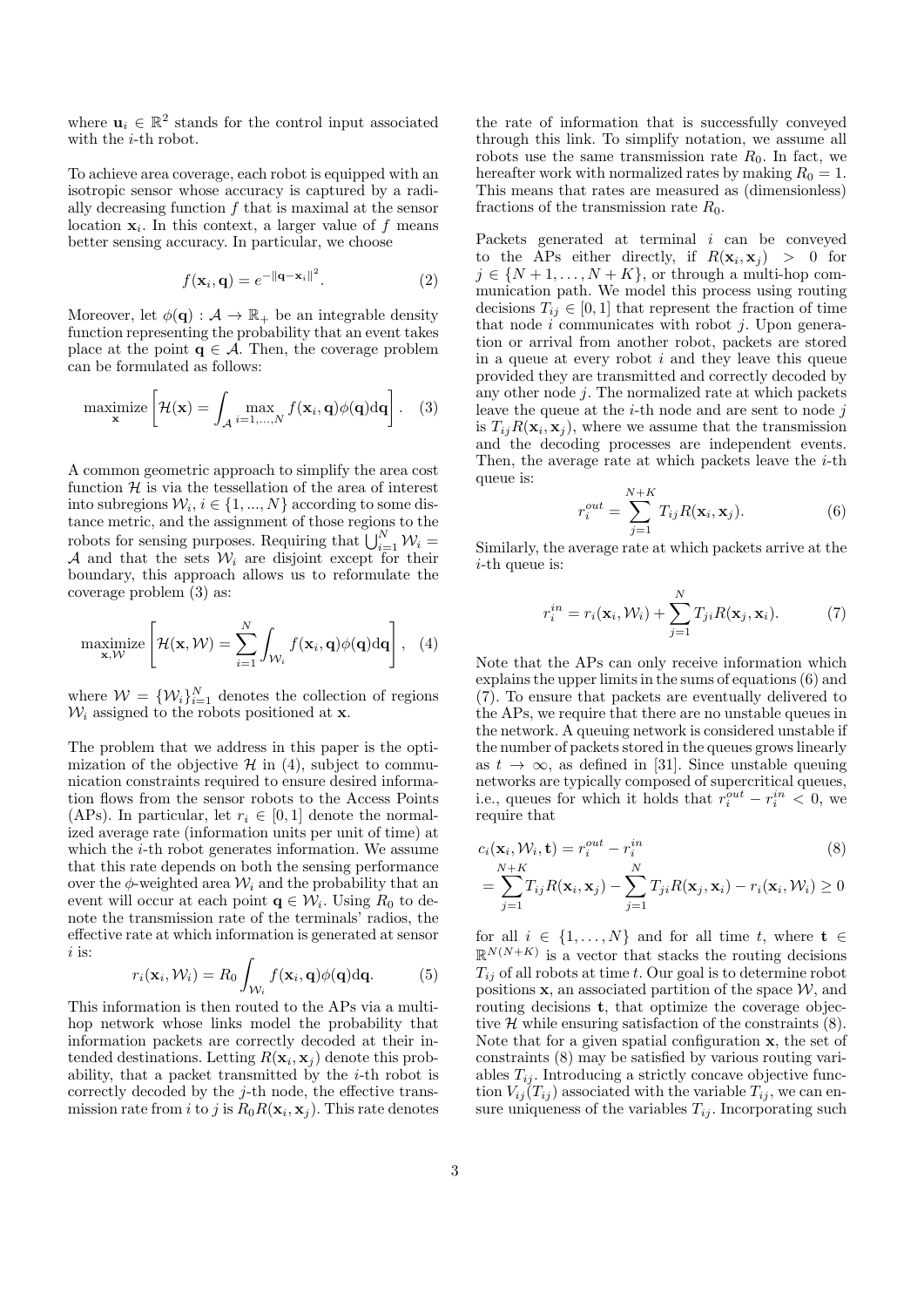an objective function and the routing constraints (8) in the optimization problem (4), we obtain the following constrained coverage problem:

maximize 
$$
\mathcal{H}(\mathbf{x}, \mathcal{W}) + \sum_{i=1}^{N} \sum_{j=1}^{N+K} V_{ij}(T_{ij})
$$
 (9)

subject to 
$$
c_i(\mathbf{x}_i, \mathcal{W}_i, \mathbf{t}) \ge 0
$$
  

$$
\sum_{j=1}^{N+K} T_{ij} \le 1, \quad 0 \le T_{ij} \le 1, \quad \forall j
$$

where the constraints in (9) hold for all robots  $i \in \{1, \ldots, N\}$ . In (9), we have also introduced the constraint  $0 \leq T_{ij} \leq 1$ , since the variables  $T_{ij}$  represent fractions of time, as well as the constraint  $\sum_{j=1}^{N+K} T_{ij} \leq 1$ , which ensures that the sum of time shares at node  $i$ does not exceed 1. Finally for the strictly concave objective functions  $V_{ij}$ , we select  $V_{ij} = -w_{ij}T_{ij}^2$ ,  $w_{ij} > 0$  in order to encourage packet splitting over different paths increasing in this way the robustness to link failures.

In the absence of the constraints, it is well known that the objective function  $\mathcal{H}$  in (9) is maximized if the partition  $W_i$  is chosen to be the Voronoi partition of the space; see Proposition 2.13 in [32]; defined as:

Definition 1 ( [33]) The Voronoi diagram generated by a set of points located at  $\{x_1, \ldots, x_N\}$ , is the set  $\mathcal{V} = \{\mathcal{V}_1, ..., \mathcal{V}_N\}$  where  $\mathcal{V}_i$  is called the Voronoi cell of node i and contains the points that are closer to it than to any other node:

$$
\mathcal{V}_i = \{ \mathbf{q} \in \mathcal{A} \mid ||\mathbf{q} - \mathbf{x}_i|| \le ||\mathbf{q} - \mathbf{x}_j||, \ \forall j \neq i \}.
$$

On the other hand, in the presence of the constraints, the Voronoi regions are not necessarily feasible for (9) and, therefore, the feasible optimal partition for the constrained problem (9) is in general different from the Voronoi partition. However, if we are able to ensure feasibility of the Voronoi partition, then this partition will be optimal for (9). In our problem, this is possible by appropriately selecting the routing probabilities  $T_{ij}$ . In particular, we replace the partition  $W$  in  $(9)$  by the Voronoi partition  $V$ , and then solve for routes  $T_{ij}$  that satisfy the constraints. This gives rise to the following problem:

maximize 
$$
\left[ P(\mathbf{x}, \mathbf{t}) = \mathcal{H}(\mathbf{x}) + \sum_{j=1}^{N} \sum_{j=1}^{N+K} V_{ij}(T_{ij}) \right]
$$
 (10)

subject to  $c_i(\mathbf{x}, \mathbf{t}) \geq 0$ 

$$
\sum_{j=1}^{N+K} T_{ij} \le 1, \quad 0 \le T_{ij} \le 1, \quad \forall j
$$

where again the constraints in (10) hold for all robots  $i \in \{1, \ldots, N\}$ . Comparing to (4) and (8), in (10) we have dropped the dependence of the objective  $\mathcal{H}$  and the constraints  $c_i$  on the Voronoi partition  $\mathcal V$ . The reason is that, unlike any arbitrary partition  $W$ , the Voronoi partition is completely determined by the robot positions x. Note also that for the computation of the rate  $r_i(\mathbf{x})$  in the constraint  $c_i(\mathbf{x}, \mathbf{t}) \geq 0$  only information acquired by the set of Delaunay neighbors denoted by  $\mathcal{D}_i$  is required, where  $\mathcal{D}_i = \{j \neq i \mid V_i \cap V_j \neq \emptyset \text{ (non-singleton)}\}.$  Note that for a fixed spatial configuration of the robots x, the reliabilities  $R(\mathbf{x}_i, \mathbf{x}_j)$  are fixed and, therefore, the problem in (10) attains a simple concave form. Throughout the rest of the paper, we assume that the optimization problem in (10) is initially feasible given the initial network configuration, i.e., that paths exist that can support the desired rates of information between all nodes and the access points. This can be achieved by, e.g., starting at a configuration at which all robots are close to the APs.

#### 3 Distributed Optimal Communication

A centralized solution of (10), as in [2], can incur large communication cost and delays due to the need of identifying the network topology and communicating it to all robots. Therefore, a distributed solution is preferred, where (10) is solved locally across the group of nodes. In particular, given fixed robot positions x and following the steps of [22], we define the Lagrangian of (10) as  $<sup>1</sup>$ </sup>

$$
\mathcal{L}_{\mathbf{x}}(\lambda, \mathbf{t}) = \sum_{i=1}^{N} \sum_{j=1}^{N+K} V_{ij}(T_{ij})
$$
\n
$$
+ \sum_{i=1}^{N} \lambda_i \left[ \sum_{j=1}^{N+K} T_{ij} R(\mathbf{x}_i, \mathbf{x}_j) - \sum_{j=1}^{N} T_{ji} R(\mathbf{x}_j, \mathbf{x}_i) - r_i(\mathbf{x}) \right],
$$
\n(11)

where  $\lambda \in \mathbb{R}^N$  is a column vector of the Lagrange multipliers. Then the dual function is defined as

$$
g_{\mathbf{x}}(\boldsymbol{\lambda}) = \max_{\sum_{j=1}^{N+K} T_{ij} \leq 1, \ \forall i \in 1, \dots, N} \mathcal{L}_{\mathbf{x}}(\boldsymbol{\lambda}, \mathbf{t}).
$$
 (12)

and the dual problem becomes

$$
D_{\mathbf{x}} = \min_{\mathbf{\lambda} \geq 0} g_{\mathbf{x}}(\mathbf{\lambda}).
$$

Since for a fixed spatial configuration x the problem in (10) is concave, it holds that  $P_x = D_x$ , where  $P_x$  is the solution of  $(10)$  for fixed **x**. Therefore, we can equivalently work with the dual problem.

<sup>&</sup>lt;sup>1</sup> Since we assume fixed robot positions **x**, the term  $\mathcal{H}(\mathbf{x})$ in the objective function of (10) is a constant; therefore, for the sake of simplicity, in the construction of the Lagrangian, it can be ignored.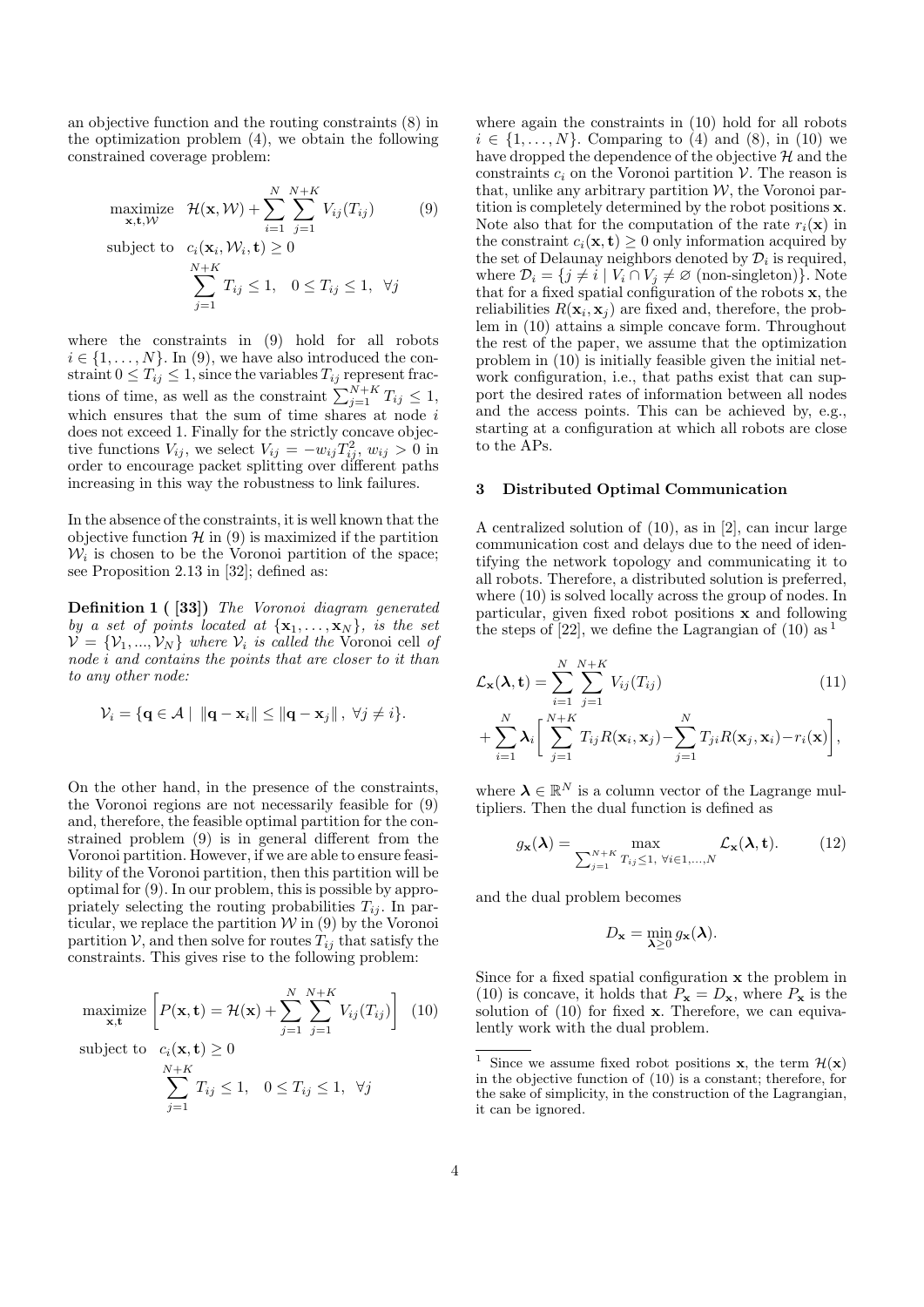To implement a gradient descent algorithm in the dual domain, we need to define first the primal Lagrangian maximizers as:

$$
\{T_{\mathbf{x},ij}(\boldsymbol{\lambda})\}_{\forall i,j} = \underset{\sum_{j=1}^{N+K} T_{ij} \leq 1}{\operatorname{argmax}} \mathcal{L}_{\mathbf{x}}(\boldsymbol{\lambda}, \mathbf{t}). \tag{13}
$$

Then, the *i*-th component of the gradient of the dual function (12) is given by:

$$
[\nabla g_{\mathbf{x}}(\boldsymbol{\lambda})]_i = \sum_{j=1}^{N+K} T_{\mathbf{x},ij} R(\mathbf{x}_i, \mathbf{x}_j)
$$

$$
-\sum_{j=1}^{N} T_{\mathbf{x},ji} R(\mathbf{x}_j, \mathbf{x}_i) - r_i(\mathbf{x}). \qquad (14)
$$

Note that the Lagrangian defined in (11) can be expressed as a sum of local Lagrangians  $\mathcal{L}_{\mathbf{x},i}$  through reordering its terms, which depend only on variables  ${T_{ij}}_{j=1}^N$ , i.e.,

$$
\mathcal{L}_{\mathbf{x}}(\lambda, \mathbf{t}) = \sum_{i=1}^N \mathcal{L}_{\mathbf{x}, i}(\lambda, \mathbf{t}),
$$

where

$$
\mathcal{L}_{\mathbf{x},i}(\lambda, \mathbf{t}) = -\lambda_i r_i(\mathbf{x}) \n+ \sum_{j=1}^N \left[ V_{ij}(T_{ij}) + T_{ij} R(\mathbf{x}_i, \mathbf{x}_j) (\lambda_i - \lambda_j) \right] \n+ \sum_{j=N+1}^{N+K} \left[ V_{ij}(T_{ij}) + \lambda_i T_{ij} R(\mathbf{x}_i, \mathbf{x}_j) \right].
$$
\n(15)

Since the variables  $\{T_{ij}\}_{j=1}^N$  appear only in  $\mathcal{L}_{\mathbf{x},i}$ , find-<br>ing the primal variables that maximize the global Lagrangian is equivalent to computing the maximizers of the local Lagrangians in (15),

$$
\{T_{\mathbf{x},ij}(\boldsymbol{\lambda})\}_{j=1}^{N+K} = \operatorname*{argmax}_{\sum_{j=1}^{N+K} T_{ij} \leq 1} \mathcal{L}_{\mathbf{x},i}(\boldsymbol{\lambda},\mathbf{t}).
$$
 (16)

Introducing finally an index  $k$  and denoting by  $t_k$  the time instants at which the variables are updated, we can write the following distributed gradient descent algorithm in the dual domain:

Primal Iteration For a given spatial configuration  $\mathbf{x}(t_k)$  and Lagrange multipliers  $\lambda(t_k)$ , compute Lagrangian maximizers  $\{T_{\mathbf{x}(t_k),ij}\}_{j=1}^{N+K}$  according to (16) as:

$$
\{T_{\mathbf{x},ij}(t_k)\}_{j=1}^{N+K} = \underset{\sum_{j=1}^{N+K} T_{ij} \le 1}{\operatorname{argmax}} \mathcal{L}_{\mathbf{x}(t_k),i}(\boldsymbol{\lambda}(t_k), \mathbf{t}). \tag{17}
$$

**Dual Iteration** Given the primal variables  ${T_{\mathbf{x},ij}(t_k)}_{j=1}^{N+K}$ from (17), update the dual variables as:

$$
\lambda_i(t_{k+1}) = \mathbb{P}\bigg[\lambda_i(t_k) - \epsilon \bigg(\sum_{j=1}^{N+K} T_{ij}(t_k) R(\mathbf{x}_i(t_k), \mathbf{x}_j(t_k)) - \sum_{j=1}^{N} T_{ji}(t_k) R(\mathbf{x}_j(t_k), \mathbf{x}_i(t_k)) - r_i(\mathbf{x})\bigg)\bigg],\tag{18}
$$

where  $\mathbb P$  denotes the projection to the non-negative orthant. Note, that the algorithm (17)-(18) is distributed, since it requires only the Lagrange multipliers  $\lambda_i$  (equation (17)) and the routing variables  $T_{ji}$  (equation (18)) from robots for which  $R_{ij} \neq 0$ . In the next section, we integrate communication control with robot mobility for area coverage maximization.

Remark 2 (Primal-Dual Decomposition) In the above analysis, the dual subgradient method  $\left[34\right]$  was implemented in order to compute the optimal routing decisions  $T_{ij}$  for a given network configuration **x**. More sophisticated primal-dual decomposition algorithms, e.g., the Alternating Direction Method of Multipliers (ADMM) [35], or the Accelerated Distributed Augmented Lagrangian (ADAL) [36], can also be used in lieu of the existing one, which enjoy faster convergence rates.

#### 4 Simultaneous Coverage and Routing Control

To jointly optimize coverage and communication we propose a hybrid scheme that decouples the two control objectives and alternates between optimization of the two. Specifically, at each time instant  $t_k$ , the routing variables are updated via the distributed algorithm (17)- (18) and during the time intervals  $(t_k, t_{k+1})$  the robots move towards configurations  $\mathbf{x}_i(t_{k+1})$  that optimize coverage. Since the update (17)-(18) ensures feasibility of the primal variables for a static network as  $k \to \infty$ , for any finite  $k$  and a mobile network, the primal variables  ${T_{ij}}_{j=1}^{N+K}$  are not necessarily feasible. This means that the communication constraint  $c_i(\mathbf{x}(t), \mathbf{t}) \geq 0$  may become violated as the *i*-th robot moves from  $\mathbf{x}_i(t_k)$  to  $\mathbf{x}_i(t_{k+1})$ . To ensure that this constraint violation does not grow large and, therefore, that an acceptable quality of communication is maintained, every robot needs to check feasibility of its local routing variables after every communication update. Robots for which these routing variables are infeasible remain stationary until the iteration (17)-(18) returns feasible routes. When feasible routes are obtained, those robots compute their next position  $\mathbf{x}_i(t_{k+1})$  and start moving towards it.

To ensure that robot motion is free of collisions between robots or between robots and the workspace boundary, we introduce additional collision avoidance constraints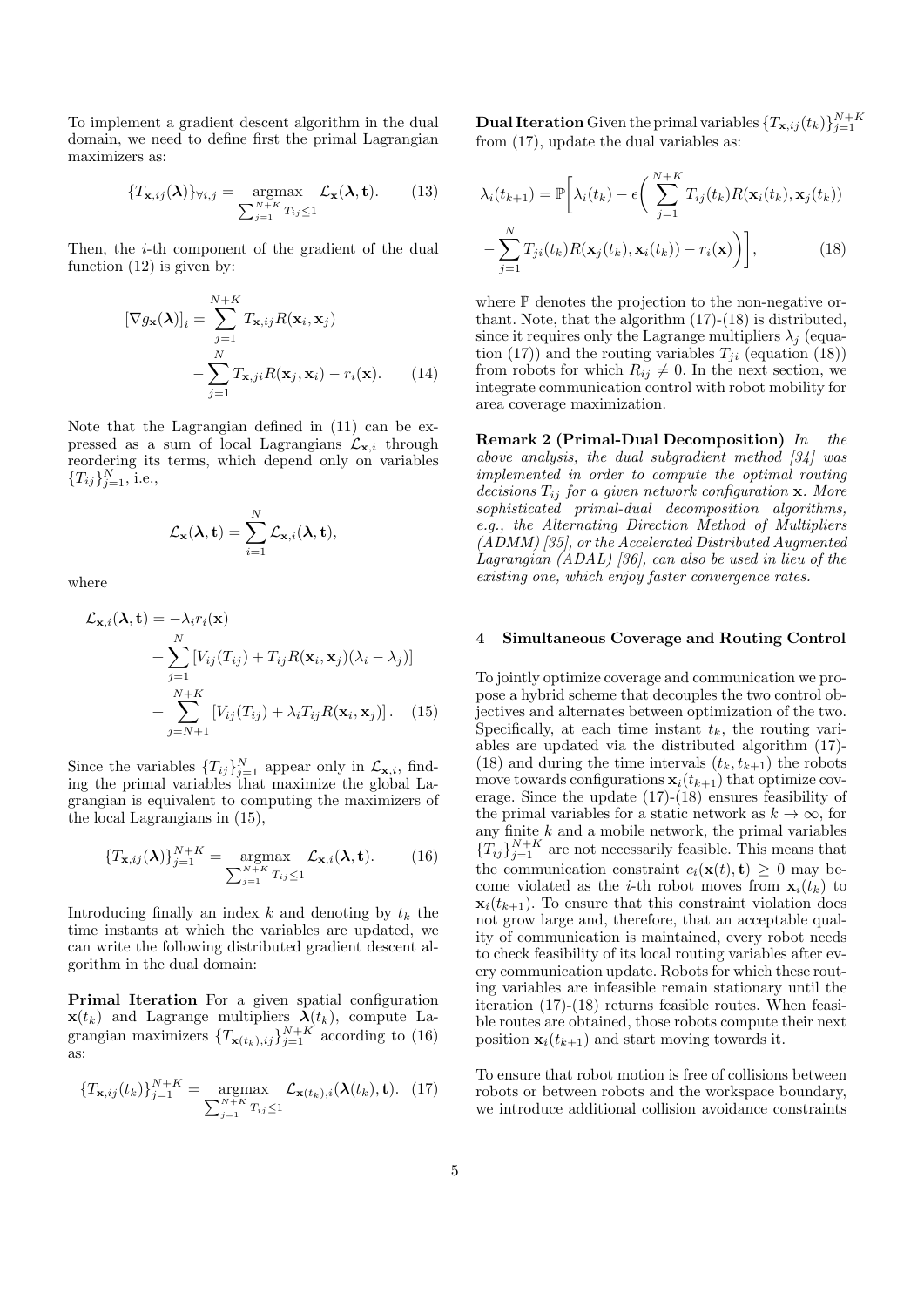that the robots need to respect as they move to optimize coverage. Specifically, for every time  $t_k$ , we restrict the feasible space for the next position  $\mathbf{x}_i(t_{k+1})$  of every robot *i* to be in the associated Voronoi cell  $V_i(t_k)$  excluding its boundary  $\partial \mathcal{V}_i(t_k)$ . Since the Voronoi cells are disjoint sets, except at their boundary, this constraint will prevent any two robots from simultaneously colliding at any common point  $q \in \mathcal{A}$ . To construct this collision avoidance constraint note that any Voronoi cell  $\mathcal{V}_i$ can be expressed by the intersection of half-spaces that include  $\mathbf{x}_i$  as

$$
\mathcal{V}_i(t_k) = \bigcap_{e=1}^{E_i(t_k)} \left\{ \mathbf{q} \mid \mathbf{a}_e^i(t_k)^T \mathbf{q} \le b_e^i(t_k) \right\},\tag{19}
$$

where  $E_i(t_k)$  is the number of edges that constitute  $\partial V_i(t_k)$ . Then, the feasible space for robot *i* at time  $t_k$ can be defined as

$$
\mathcal{F}_i(t_k) = \bigcap_{e=1}^{E_i(t_k)} \left\{ \mathbf{q} \mid \mathbf{a}_e^i(t_k)^T \mathbf{q} \le b_e^i(t_k) + \rho_e^i(t_k) \right\}, \tag{20}
$$

where  $\rho_e^i(t_k)$  are constants used to translate the halfspaces that constitute the Voronoi cell  $V_i(t_k)$  so that for every e, the distance between the lines  $\mathbf{a}_e^i(t_k)^T \mathbf{q} = b_e^i(t_k)$ and  $\mathbf{a}_e^i(t_k)^T \mathbf{q} = b_e^i(t_k) + \rho_e^i(t_k)$  is equal to  $\rho > 0$  and  $\mathcal{F}_i(t_k) \subset \mathcal{V}_i(t_k)$ . Then, requiring that  $\mathbf{x}_i(t_{k+1}) \in \mathcal{F}_i(t_k)$ ensures collision avoidance among the robots, since the inter-robot distance will be always greater than or equal to  $2\rho > 0$ . Expressing all constraints in (20) in vector form, we can equivalently write  $\mathbf{x}_i \in \mathcal{F}_i(t_k)$  as

$$
\mathbf{g}_i(\mathbf{x}_i, \mathbf{x}(t_k)) = \mathbf{b}_i(\mathbf{x}(t_k)) - \mathbf{A}_i(\mathbf{x}(t_k))\mathbf{x}_i \ge \mathbf{0}.
$$
 (21)

Note that constructing the constraint in (21) requires only information acquired by the set of Delaunay neighbors of robot i. The feasible spaces that guarantee collision avoidance for a simple network of three robots is depicted in Figure 1.

Using the above construction, motion planning is via the solution of local sequential concave programs that allow to handle the nonlinear dependence of the constraints and coverage objective in the optimization problem (10) on the robot positions. In particular, assuming that all other robots are fixed at positions  $\mathbf{x}_i(t_k)$  for  $j \neq i$  and given routing decisions  $\mathbf{t}(t_k)$ , every robot i solves the following problem:

maximize 
$$
\widetilde{\mathcal{H}}(\mathbf{x}_i, \mathbf{x}(t_k))
$$
 (22)  
\nsubject to  $\tilde{c}_i(\mathbf{x}_i, \mathbf{x}(t_k), \mathbf{t}(t_k)) \ge 0$ ,  
\n
$$
\|\mathbf{x}_i - \mathbf{x}_i(t_k)\| \le \sigma
$$
,  
\n
$$
\mathbf{g}_i(\mathbf{x}_i, \mathbf{x}(t_k)) \ge \mathbf{0}
$$
,

for the next position  $\mathbf{x}_i(t_{k+1}),$  where H and  $\tilde{c}_i$  are a concave and linear approximation of  $c_i$  and  $H$ , respectively,



Fig. 1. Graphical example of the feasible sets that guarantee collision avoidance for a network of three robots. Blue lines determine the Voronoi cells for each robot and the yellow colored polygonal areas stand for the sets  $\mathcal{F}_i$  as defined in (20).

i.e.,

$$
\tilde{c}_i(\mathbf{x}_i, \mathbf{x}(t_k), \mathbf{t}(t_k)) = (23) \n= c_i(\mathbf{x}(t_k), \mathbf{t}(t_k)) + (\nabla_{\mathbf{x}_i} c_i(\mathbf{x}(t_k), \mathbf{t}(t_k))^T (\mathbf{x}_i - \mathbf{x}_i(t_k)),
$$

and

$$
\tilde{\mathcal{H}}(\mathbf{x}_i, \mathbf{x}(t_k)) =
$$
\n
$$
= \mathcal{H}(\mathbf{x}(t_k)) + (\nabla_{\mathbf{x}_i} \mathcal{H}(\mathbf{x}(t_k)))^T (\mathbf{x}_i - \mathbf{x}_i(t_k))
$$
\n
$$
+ (\mathbf{x}_i - \mathbf{x}_i(t_k))^T \mathbf{H}^k (\mathbf{x}_i - \mathbf{x}_i(t_k)),
$$
\n(24)

where  $\mathbf{H}^{k}$  stands for a negative definite approximation of the Hessian of  $\mathcal{H}(\mathbf{x})$  evaluated at  $\mathbf{x}(t_k)$ , which can be obtained with known techniques, such as the Broyden-Fletcher-Goldfarb-Shanno method (BFGS) [37] that only requires the gradient of  $H$ . The distributed computation of the gradient of the coverage objective  $\mathcal{H}$  will be shown in Proposition 6. In the proposed sequential concave program  $(22)$ ,  $\sigma > 0$  denotes a trust region where the concave and linear models in (23) and (24) are adequate approximations of the coverage objective and the communication constraint, respectively. Assuming that the maximum robot speed is absolutely bounded as

$$
\max_{i} \|\dot{\mathbf{x}}_{i}\| \le \alpha,\tag{25}
$$

for some constant  $0 < \alpha < \infty$  and letting  $\Delta t =$  $\max_k \{t_{k+1} - t_k\}$ , the trust region must satisfy  $\sigma \leq \alpha \Delta t$ .

Rewriting (1) in discrete time and letting  $x_i(t_{k+1})$  be the solution of  $(22)$ , we obtain the controller for the *i*-th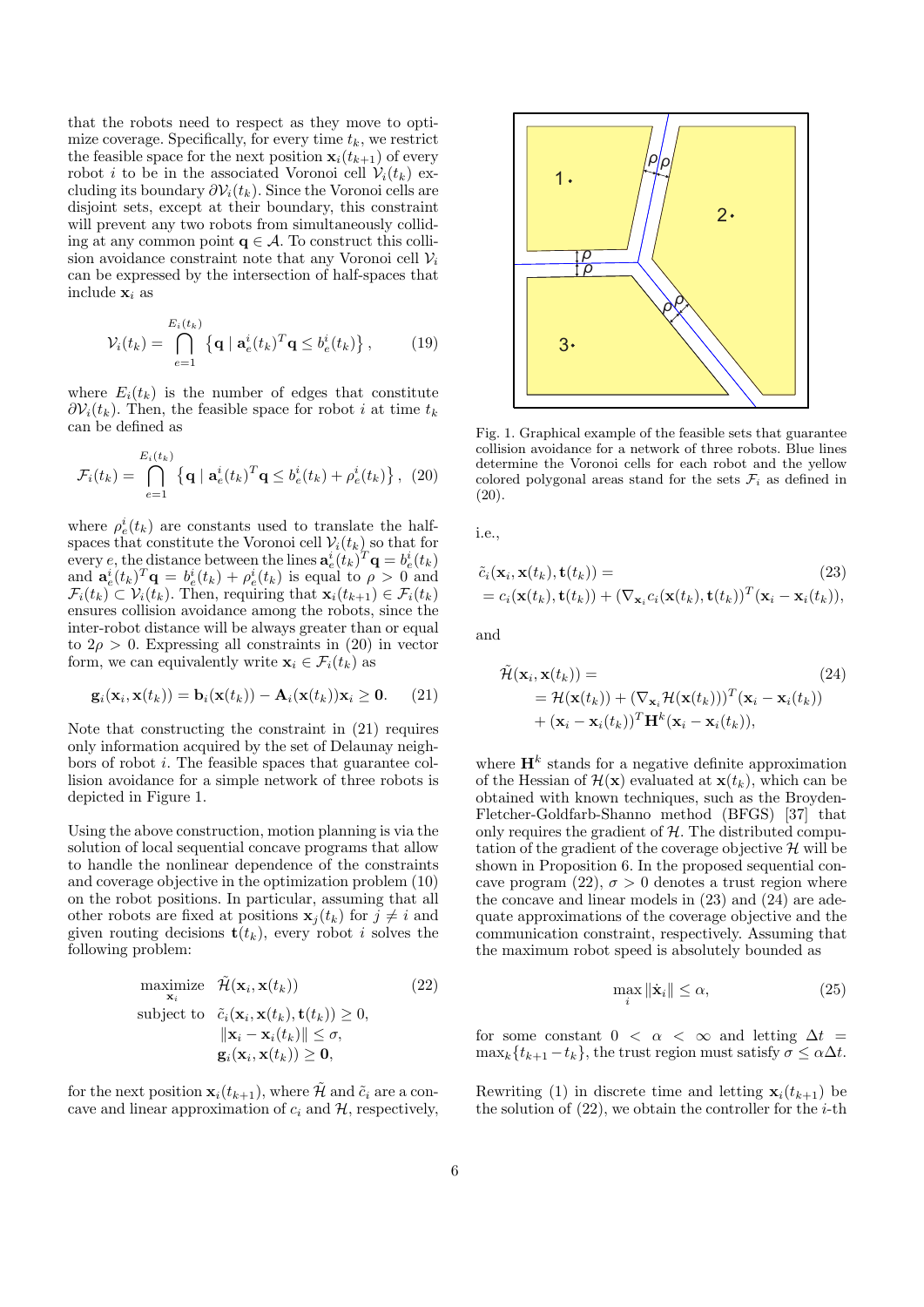Algorithm 1 Simultaneous coverage and routing control at robot $i$ 

1: for  $k = 0$  to  $\infty$  do<br>2: Compute the ro 2: Compute the routing probabilities  $\{T_{ij}\}_{j=1}^{N+K}$  via the primal-dual algorithm (17)-(18); 3: **if**  $c_i(\mathbf{x}(t_k), \mathbf{t}) \ge 0$  **then**<br>4: **Compute next posit** Compute next position  $\mathbf{x}_i(t_{k+1})$  via the optimization problem (22); 5: Move towards  $\mathbf{x}_i(t_{k+1})$  according to (26);<br>6: **else** else 7: Stay motionless; 8: end if 9: end for

robot as

$$
\mathbf{u}_i(t) = \frac{\mathbf{x}_i(t_{k+1}) - \mathbf{x}_i(t_k)}{\Delta t}, \ \forall t \in (t_k, t_{k+1}).
$$
 (26)

The aforementioned control scheme is also summarized for the i-th robot, in Algorithm 1.

Remark 3 (Voronoi cells) The distributed evaluation of the i-th Voronoi cell in (23) can be achieved via the algorithm presented in [3].

Remark 4 (Hessian) Computation of the Hessian in (24) requires only local information as the term  $\mathcal{H}(\mathbf{x}(t_k))$ does not include the variable  $\mathbf{x}_i(t_{k+1})$  and, therefore, it does not affect the optimization in  $(22)$ .

Remark 5 (Computational Cost) At every iteration, every robot computes the routing decisions via the primal-dual algorithm (17)-(18) and the updated position  $\mathbf{x}_i(t_{k+1})$  via the solution of the optimization problem (22). Note that (17) and (22) are constrained, strictly convex, quadratic programs which can be solved in polynomial time using standard techniques [38].

## 4.1 Distributed Gradient Results

Observe that equations (23) and (24) require the gradients  $\nabla_{\mathbf{x}_i} \mathcal{H}$  and  $\nabla_{\mathbf{x}_i} r_i$ , respectively. Since the positions of the robots can never coincide due to the collision avoidance constraint  $\mathbf{g}_i(\mathbf{x}_i, \mathbf{x}(t_k)) \geq \mathbf{0}$ , the reformulation of the coverage objective in  $(4)$  is valid and it is also differentiable according to Theorem 2.2 in [4]. Therefore, the existence of the gradient  $\nabla_{\mathbf{x}_i} \mathcal{H}(\mathbf{x})$  is guaranteed for all time t. To obtain the gradients  $\nabla_{\mathbf{x}_i} \mathcal{H}$  and  $\nabla_{\mathbf{x}_i} r_i$  we show the following results:

Proposition 6 Given the differentiable function f defined in (2), a density function  $\phi$ , and the Voronoi partitioning of an area of interest A, the gradient of the coverage objective defined in  $(4)$  can be expressed as follows:

$$
\nabla_{\mathbf{x}_i} \mathcal{H}(\mathbf{x}) = 2 \int_{\mathcal{V}_i} (\mathbf{q} - \mathbf{x}_i) e^{-\|\mathbf{q} - \mathbf{x}_i\|^2} \phi(\mathbf{q}) d\mathbf{q}.
$$
 (27)

PROOF. Applying Theorem 2.2 of [4] and considering that the function  $f$  defined in  $(2)$  is continuous, we have

$$
\nabla_{\mathbf{x}_{i}}\mathcal{H}(\mathbf{x}) = \int_{\mathcal{V}_{i}} \frac{\partial f(\mathbf{x}_{i}, \mathbf{q})}{\partial \mathbf{x}_{i}} \phi(\mathbf{q}) d\mathbf{q}
$$

$$
= 2 \int_{\mathcal{V}_{i}} (\mathbf{q} - \mathbf{x}_{i}) e^{-\|\mathbf{q} - \mathbf{x}_{i}\|^{2}} \phi(\mathbf{q}) d\mathbf{q}, \qquad (28)
$$

completing the proof.  $\Box$ 

Proposition 7 Given a differentiable function f and a density function  $\phi$ , the gradient of the function  $r_i$  defined in (5) can be expressed as follows:

$$
\nabla_{\mathbf{x}_{i}} r_{i}(\mathbf{x}) = \int_{\mathcal{V}_{i}} \frac{\partial f(\mathbf{q}, \mathbf{x}_{i})}{\partial \mathbf{x}_{i}} \phi(\mathbf{q}) d\mathbf{q}
$$
(29)  
+ 
$$
\sum_{j=1}^{d_{i}} \int_{\partial \mathcal{V}_{i} \cap \partial \mathcal{V}_{j}} \frac{\mathbf{q} - \mathbf{x}_{i}}{\|\mathbf{x}_{j} - \mathbf{x}_{i}\|} f(\mathbf{q}, \mathbf{x}_{i}) \phi(\mathbf{q}) d\mathbf{q},
$$

where  $\partial \mathcal{V}_i$  stands for the polygonal boundary of the Voronoi cell  $V_i$  and  $d_i$  is the number of Delaunay neighbors of robot i.

PROOF. The first steps of the proof are conceptually similar to the proofs presented in [4, 10, 13]. Applying the Leibniz integral rule [39] to the expression for  $r_i$  in  $(5)$ , we have:

$$
\nabla_{\mathbf{x}_{i}} r_{i} = \frac{\partial}{\partial \mathbf{x}_{i}} \int_{\mathcal{V}_{i}} f(\mathbf{q}, \mathbf{x}_{i}) \phi(\mathbf{q}) d\mathbf{q}
$$
(30)  

$$
= \int_{\mathcal{V}_{i}} \frac{\partial f(\mathbf{q}, \mathbf{x}_{i})}{\partial \mathbf{x}_{i}} \phi(\mathbf{q}) d\mathbf{q} + \int_{\partial \mathcal{V}_{i}} \mathbf{n}_{i}^{T} \frac{\partial \mathbf{q}}{\partial \mathbf{x}_{i}} f(\mathbf{q}, \mathbf{x}_{i}) \phi(\mathbf{q}) d\mathbf{q},
$$

where  $\mathbf{n}_i$  is the normal unit vector pointing outwards of an edge of the Voronoi cell  $V_i$ .

Looking at the second integral of (30), we can decompose the polygonal boundary  $\partial V_i$  into edges that lie in either  $\partial \mathcal{A}$  or  $\partial \mathcal{V}_i \cap \partial \mathcal{V}_j, \forall j \in \mathcal{D}_i$ . Therefore, we can rewrite (30) as follows:

$$
\nabla_{\mathbf{x}_{i}} r_{i} = \int_{\mathcal{V}_{i}} \frac{\partial f(\mathbf{q}, \mathbf{x}_{i})}{\partial \mathbf{x}_{i}} \phi(\mathbf{q}) d\mathbf{q} \n+ \sum_{j=1}^{d_{i}} \int_{\partial \mathcal{V}_{i} \cap \partial \mathcal{V}_{j}} \mathbf{n}_{i}^{T} \frac{\partial \mathbf{q}}{\partial \mathbf{x}_{i}} f(\mathbf{q}, \mathbf{x}_{i}) \phi(\mathbf{q}) d\mathbf{q} \n+ \int_{\partial \mathcal{V}_{i} \cap \partial \mathcal{A}} \mathbf{n}_{i}^{T} \frac{\partial \mathbf{q}}{\partial \mathbf{x}_{i}} f(\mathbf{q}, \mathbf{x}_{i}) \phi(\mathbf{q}) d\mathbf{q}.
$$
\n(31)

Since the points  $\mathbf{q} \in \partial A$  are not affected by the robots' motion, we have that  $\frac{\partial \mathbf{q}}{\partial \mathbf{x}_i} = 0$  for all  $\mathbf{q} \in \partial \mathcal{V}_i \cap \partial \mathcal{A}$ . Consequently, the third term in (31) is zero. As for the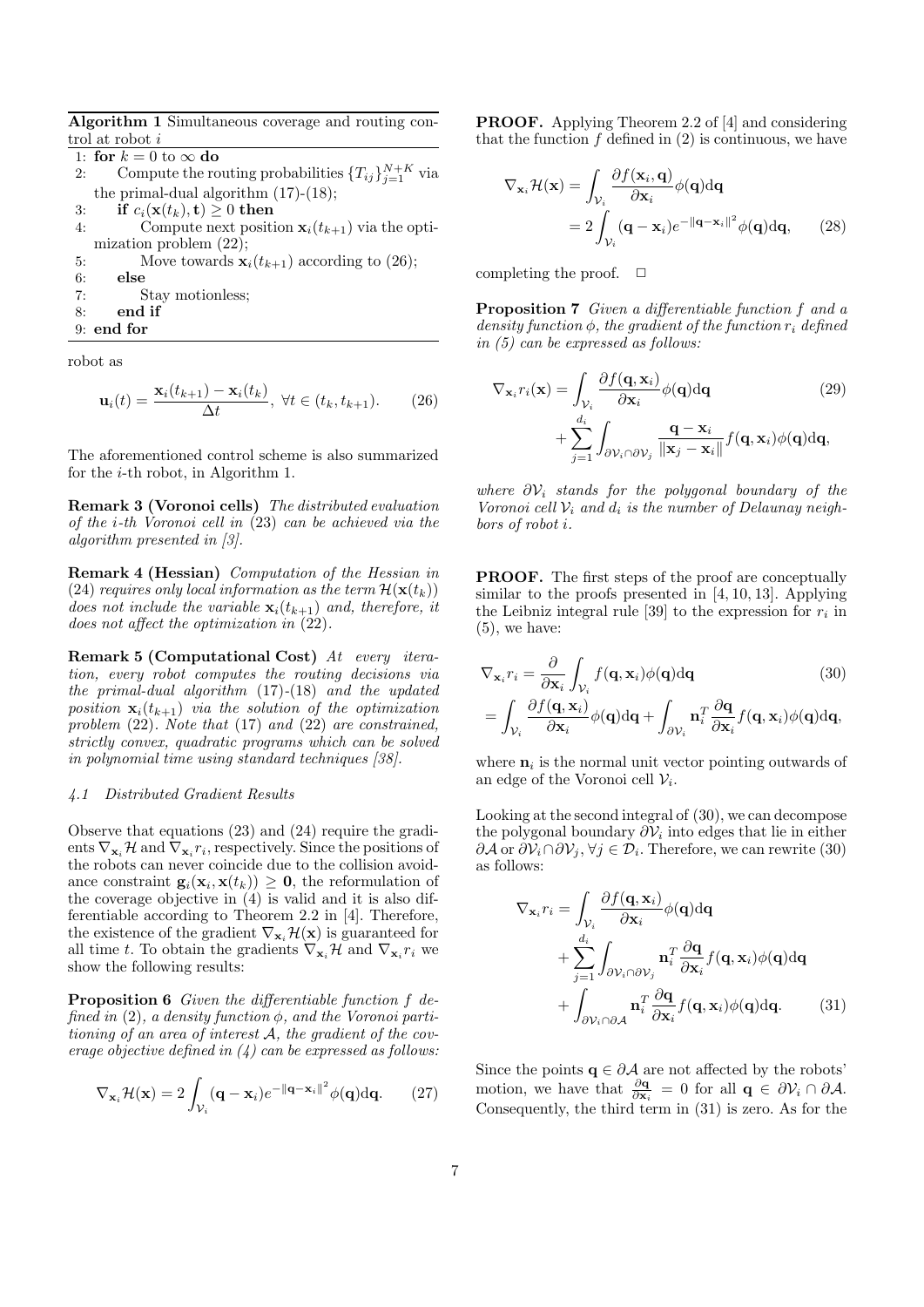second term, observe that the vector  $\mathbf{n}_i$  at points  $\mathbf{q} \in$  $\partial \mathcal{V}_i \cap \partial \mathcal{V}_j$ , for some  $j \in \mathcal{D}_i$ , can be expressed as:

$$
\mathbf{n}_i = \frac{\mathbf{x}_j - \mathbf{x}_i}{\|\mathbf{x}_j - \mathbf{x}_i\|}.
$$

These points  $\mathbf{q} \in \partial \mathcal{V}_i \cap \partial \mathcal{V}_j$  lie on the line described by the equation:

$$
\mathbf{q} = \frac{\mathbf{x}_i + \mathbf{x}_j}{2} + a_{ij}\mathbf{C}_{ij}(\mathbf{x}_j - \mathbf{x}_i),
$$
 (32)

where  $\mathbf{C}_{ij}$  is the skew symmetric rotation matrix

$$
\mathbf{C}_{ij} = \begin{bmatrix} 0 & -1 \\ 1 & 0 \end{bmatrix},
$$

so that  $\mathbf{C}_{ij}(\mathbf{x}_j - \mathbf{x}_i)$  is perpendicular to  $(\mathbf{x}_j - \mathbf{x}_i)$ , and  $a_{ij} \in \mathbb{R}$  is a scalar. Taking the partial derivative of (32) with respect to  $\mathbf{x}_i$  yields:

$$
\frac{\partial \mathbf{q}}{\partial \mathbf{x}_i} = \frac{1}{2} \mathbf{I} - a_{ij} \mathbf{C}_{ij},
$$
\n(33)

where I stands for the identity matrix. Multiplying (33) from the left by  $\mathbf{n}_i^T$ , we have:

$$
\mathbf{n}_i^T \frac{\partial \mathbf{q}}{\partial \mathbf{x}_i} = \frac{1}{2} \mathbf{n}_i^T - a_{ij} \mathbf{n}_i^T \mathbf{C}_{ij}
$$
  
\n
$$
= \frac{1}{2} \frac{(\mathbf{x}_j - \mathbf{x}_i)^T}{\|\mathbf{x}_j - \mathbf{x}_i\|} + a_{ij} \frac{(\mathbf{x}_j - \mathbf{x}_i)^T}{\|\mathbf{x}_j - \mathbf{x}_i\|} \mathbf{C}_{ij}^T
$$
  
\n
$$
= \frac{1}{2} \frac{(\mathbf{x}_j - \mathbf{x}_i)^T}{\|\mathbf{x}_j - \mathbf{x}_i\|} + \frac{1}{\|\mathbf{x}_j - \mathbf{x}_i\|} \left(\mathbf{q}^T - \frac{(\mathbf{x}_i + \mathbf{x}_j)^T}{2}\right)
$$
  
\n
$$
= \frac{\mathbf{q}^T - \mathbf{x}_i^T}{\|\mathbf{x}_j - \mathbf{x}_i\|}, \tag{34}
$$

where in the third equality of (34), we have substituted the term  $a_{ij}(\mathbf{x}_j - \mathbf{x}_i)^T \mathbf{C}_{ij}^T$  from (32).

Substituting equation (34) into (30) yields:

$$
\nabla_{\mathbf{x}_{i}} r_{i} = \int_{\mathcal{V}_{i}} \frac{\partial f(\mathbf{q}, \mathbf{x}_{i})}{\partial \mathbf{x}_{i}} \phi(\mathbf{q}) d\mathbf{q} + \sum_{j=1}^{d_{i}} \int_{\partial \mathcal{V}_{i} \cap \partial \mathcal{V}_{j}} \frac{\mathbf{q} - \mathbf{x}_{i}}{\|\mathbf{x}_{j} - \mathbf{x}_{i}\|} f(\mathbf{q}, \mathbf{x}_{i}) \phi(\mathbf{q}) d\mathbf{q},
$$
\n(35)

completing the proof of the proposition.  $\Box$ 

## 5 Algorithm Analysis

As discussed in Section 4, robot mobility can cause persistent infeasibility gaps in the communication con-

straints in problem (10). Additional constraint violations can enter the system due to the convex approximations of the constraints  $c_i$  in the sequential convex programs (22) that are solved for motion planning. Specifically, in this latter case, violations of the communication constraints (8) can be introduced, since (22) can return updated robot positions  $\mathbf{x}_i(t_k+1)$  that might not necessarily satisfy the original nonlinear communication constraint  $c_i$ . In this section, we obtain bounds on problem specific parameters that result in bounded violations of the communication constraints (8), so that a desired performance of communications is maintained. In particular, we show how to select the trust region  $\sigma > 0$ , robot speed  $\alpha > 0$ , and time intervals  $\Delta t = \max_k \{t_{k+1} - t_k\}$  so that the information collected by the mobile sensors can be reliably transmitted to the APs, as per equation (8).

Throughout the rest of the paper, to simplify notation we write the constraints in (8) as  $\mathbf{A}_{\mathbf{x}}\mathbf{t}-\mathbf{r}_{\mathbf{x}} \geq 0$ , where  $\mathbf{A}_{\mathbf{x}} \in \mathbb{R}$  $\mathbb{R}^{N\times N(N+K)}$  is a matrix containing the channel reliabilities  $R(\mathbf{x}_i, \mathbf{x}_j)$  between adjacent robots,  $\mathbf{t} \in \mathbb{R}^{N(N+K)}$  is vector that stacks the routing decisions of all robots, and  $\mathbf{r}_{\mathbf{x}} \in \mathbb{R}^{N}$  is a vector containing the transmission rates for all robots. Using this notation, the dual function defined in (12) can be equivalently written as

$$
g_{\mathbf{x}}(\boldsymbol{\lambda}) = \max_{\mathbf{t}} \left\{ f_0(\mathbf{t}(\boldsymbol{\lambda})) + \boldsymbol{\lambda}^T \left[ \mathbf{A}_{\mathbf{x}} \mathbf{t} - \mathbf{r}_{\mathbf{x}} \right] \right\}.
$$
 (36)

In what follows, we adopt an analysis similar to [22], which requires the following assumptions: :

(a) The dual functions  $g_{\mathbf{x}}(\lambda)$  are strongly convex for all  $x$  with common strong convexity parameter  $m$ ,

$$
g_{\mathbf{x}}(\boldsymbol{\mu}) \ge g_{\mathbf{x}}(\boldsymbol{\lambda}) + \nabla g_{\mathbf{x}}(\boldsymbol{\lambda}) + \frac{m}{2} ||\boldsymbol{\lambda} - \boldsymbol{\mu}||^2. \quad (37)
$$

- (b) The gradients of the dual function are Lipschitz continuous with common Lipschitz constant M.
- (c) The 2-norm of the dual gradients  $\nabla g_{\mathbf{x}}(\lambda)$  are uniformly bounded for all  $\lambda$  and  $x$ .
- (d) The 1-norm of the optimal Lagrange multipliers  $\lambda^*_x$ are uniformly bounded for all x.

$$
\|\lambda_{\mathbf{x}}^*\|_1 \le \lambda_{\max}.\tag{38}
$$

These assumptions are mild and commonly used in analysis of gradient descent algorithms, e.g., in [22]. The dual function is strongly convex as required by Assumption (a) if the objective functions  $V_{ij}$  have Lipschitz gradients and the matrix  $\mathbf{A}_x \mathbf{A}_x^T$  is full row rank. Also, for the problem under consideration, Assumption (b) holds, since the selected objective functions  $V_{ij} = -w_{ij}T_{ij}^2$  are strongly convex. Moreover, the bound  $\tilde{G}_{\text{max}}$  in Assumption (c) exists, since the dual gradients are given by the constraint violations as per (14) and the primal variables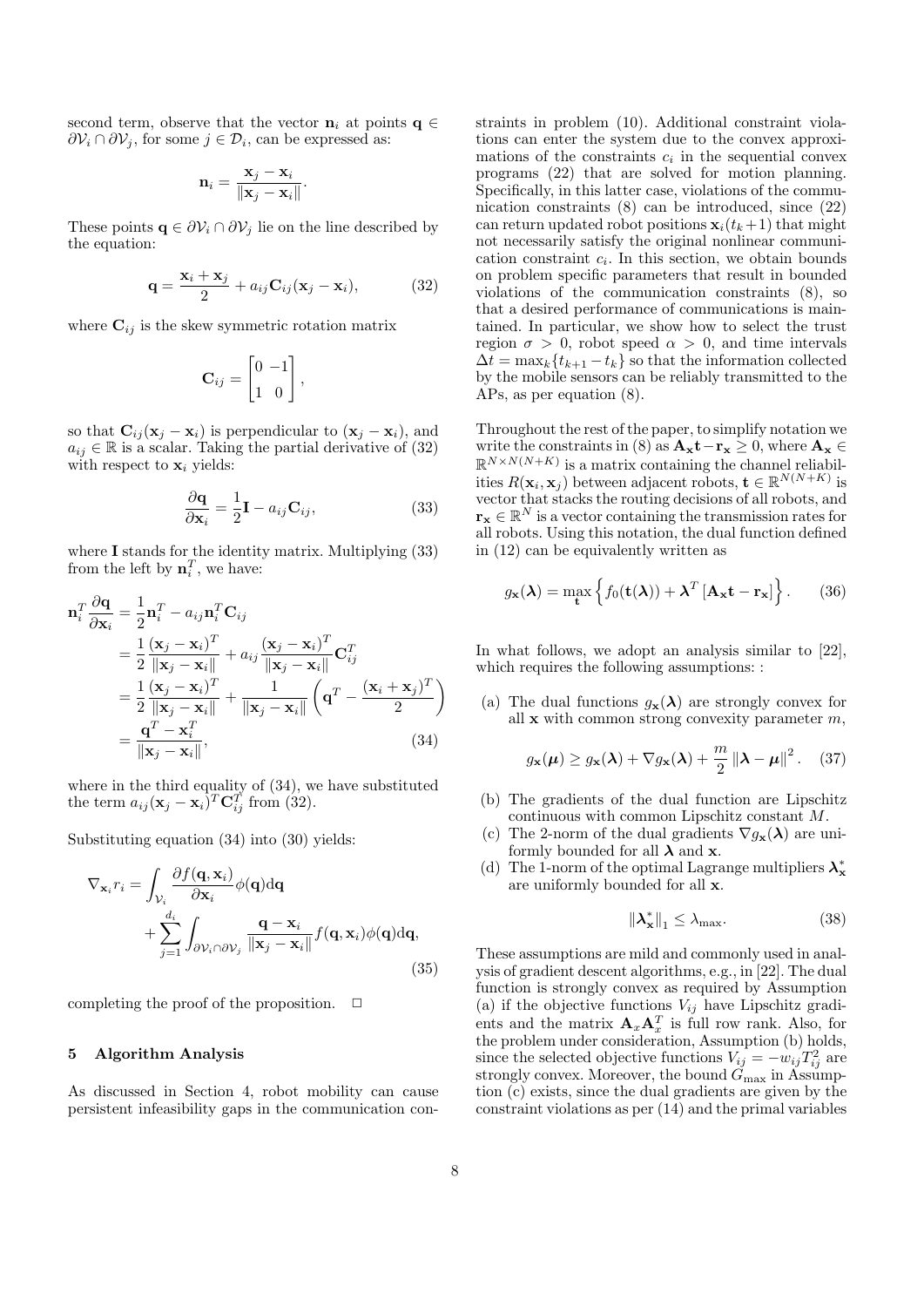$T_{ij}$  are finite. The bound on the optimal dual variables assumed in Assumption (d) exists provided the existence of a strictly feasible solution of  $(10)$  for a fixed  $x$  is guaranteed.

The following proposition describes how to choose the trust-region size  $\sigma$ , the robot speed  $\alpha$  and the time interval  $\Delta t$ , so that the channel reliabilities and the average rates of information generated at the sensors at subsequent iterations are absolutely bounded.

Proposition 8 Assume symmetric channel reliabilities so that  $R(\mathbf{x}_i, \mathbf{x}_j) = R(\mathbf{x}_j, \mathbf{x}_i)$  and assume also that the  $gradients \nabla_{\mathbf{x}_i} R(\mathbf{x}_i, \mathbf{x}_j)$  and  $\nabla_{\mathbf{x}_i} \mathbf{r}_i$  are absolutely bounded by  $M_R$  and  $M_r$ , respectively, *i.e.*,

$$
\max_{i} \|\nabla_{\mathbf{x}_i} R(\mathbf{x}_i, \mathbf{x}_j)\| \le M_R < \infty,\tag{39}
$$

and

$$
\max_{i,j} \left\| \nabla_{\mathbf{x}_j} \mathbf{r}_{\mathbf{x},i} \right\| \le M_r < \infty. \tag{40}
$$

Then, for any constants  $\delta > 0$  and  $\gamma > 0$ , choosing the trust region  $\sigma > 0$ , robot speed  $\alpha > 0$  in (25), and the time interval  $\Delta t = \max_k \{t_{k+1} - t_k\}$  such that

$$
\sigma \le \alpha \Delta t \le \min\left\{\frac{\delta}{2M_R}, \frac{\gamma}{NM_r}\right\},\tag{41}
$$

ensures that the channel reliabilities and the average rates of information generated at the sensors at subsequent iterations are absolutely bounded as

$$
|R(\mathbf{x}_i(t_{k+1}), \mathbf{x}_j(t_{k+1})) - R(\mathbf{x}_i(t_k), \mathbf{x}_j(t_k))| \le \delta, \quad (42)
$$

and

$$
\left|\mathbf{r}_{\mathbf{x}(t_{k+1}),i} - \mathbf{r}_{\mathbf{x}(t_k),i}\right| \leq \gamma.
$$
 (43)

PROOF. Note first that the existence of finite upper bounds  $M_R$  and  $M_r$  in (39) and (40) is ensured by the fact that robot motion is restricted within a bounded trust-region  $\sigma > 0$  and since the Voronoi cells are bounded sets due to boundedness of the area A. To show this result, we need to associate the bounds  $\delta > 0$  and  $\gamma > 0$  on the rates of change of the functions  $R(\mathbf{x}_i(t), \mathbf{x}_j(t))$  and  $\mathbf{r}_{\mathbf{x},i}$ , respectively, with the trust region  $\sigma > 0$ . We begin by looking at the reliabilities  $R(\mathbf{x}_i(t), \mathbf{x}_j(t))$ . Observe that for all time t we have

$$
\dot{R}(\mathbf{x}_i(t), \mathbf{x}_j(t)) =\n= \nabla R_{\mathbf{x}_i}(\mathbf{x}_i(t), \mathbf{x}_j(t))\dot{\mathbf{x}}_i + \nabla R_{\mathbf{x}_j}(\mathbf{x}_i(t), \mathbf{x}_j(t))\dot{\mathbf{x}}_j\n= \nabla R_{\mathbf{x}_i}(\mathbf{x}_i(t), \mathbf{x}_j(t))(\dot{\mathbf{x}}_i - \dot{\mathbf{x}}_j),
$$
\n(44)

where in the last equality follows from the fact that  $\nabla R_{\mathbf{x}_i}(\mathbf{x}_i(t), \mathbf{x}_j(t)) = -\nabla R_{\mathbf{x}_j}(\mathbf{x}_i(t), \mathbf{x}_j(t)),$  for symmetric channel reliabilities that satisfy  $R(\mathbf{x}_i, \mathbf{x}_j)$  =  $R(\mathbf{x}_i, \mathbf{x}_i)$ . Taking the absolute value of (44) gives

$$
|\dot{R}(\mathbf{x}_i(t), \mathbf{x}_j(t))| = |\nabla R_{\mathbf{x}_i}(\mathbf{x}_i(t), \mathbf{x}_j(t))(\dot{\mathbf{x}}_i - \dot{\mathbf{x}}_j)|
$$
  
\n
$$
\leq \|\nabla R_{\mathbf{x}_i}(\mathbf{x}_i(t), \mathbf{x}_j(t))\| \left( \|\dot{\mathbf{x}}_i\| + \|\dot{\mathbf{x}}_j\|\right)
$$
  
\n
$$
\leq 2M_R \alpha, \tag{45}
$$

where the last inequality is due to the bounds in (39) and (25).

Expressing the quantity  $|R(\mathbf{x}_i(t_k + \Delta t), \mathbf{x}_j(t_k + \Delta t)) R(\mathbf{x}_i(t_k), \mathbf{x}_j(t_k))$  as a definite integral, we have that

$$
|R(\mathbf{x}_i(t_k + \Delta t), \mathbf{x}_j(t_k + \Delta t)) - R(\mathbf{x}_i(t_k), \mathbf{x}_j(t_k))| =
$$
  
\n
$$
= \left| \int_{t_k}^{t_k + \Delta t} \dot{R}(\mathbf{x}_i(\tau), \mathbf{x}_j(\tau)) d\tau \right| \le
$$
  
\n
$$
\le \int_{t_k}^{t_k + \Delta t} \left| \dot{R}(\mathbf{x}_i(\tau), \mathbf{x}_j(\tau)) \right| d\tau \le
$$
  
\n
$$
\le 2M_R \alpha \Delta t,
$$
 (46)

where the last inequality follows from (45). Choosing  $\alpha > 0$  and  $\Delta t > 0$  so that

$$
\alpha \Delta t \le \frac{\delta}{2M_R},\tag{47}
$$

and substituting (47) in (46) we obtain

$$
|R(\mathbf{x}_i(t_k + \Delta t), \mathbf{x}_j(t_k + \Delta t)) - R(\mathbf{x}_i(t_k), \mathbf{x}_j(t_k))| \le
$$
  

$$
\le 2M_R \alpha \Delta t \le 2M_R \frac{\delta}{2M_R} = \delta,
$$
 (48)

completing the proof of (42).

Similarly, in order to associate the trust-region  $\sigma > 0$ with the bound  $\gamma > 0$  we first compute the time derivative of  $\mathbf{r}_{\mathbf{x}(t),i}$  as follows

$$
\dot{\mathbf{r}}_{\mathbf{x}(t),i} = \sum_{j \in \mathcal{D}_i \cup \{i\}} \frac{\partial \mathbf{r}_{\mathbf{x}(t),i}}{\partial \mathbf{x}_j} \dot{\mathbf{x}}_j.
$$
(49)

Taking the absolute value of (49) and applying the triangle inequality yields

$$
\left|\dot{\mathbf{r}}_{\mathbf{x}(t),i}\right| \leq \sum_{j \in \mathcal{D}_i \cup \{i\}} \left\|\frac{\partial \mathbf{r}_{\mathbf{x}(t),i}}{\partial \mathbf{x}_j}\right\| \left\|\dot{\mathbf{x}}_j\right\|.
$$
 (50)

Substituting  $(40)$  and  $(25)$  in  $(50)$  we obtain

$$
\left|\dot{\mathbf{r}}_{\mathbf{x}(t),i}\right| \leq \sum_{j \in \{\mathcal{D}_i \cup i\}} M_r \alpha \leq NM_r \alpha,\tag{51}
$$

where the last inequality is due to the fact that  $|\{\mathcal{D}_i \cup i\}| \leq N$ , where  $|\cdot|$  stands for the cardinality of a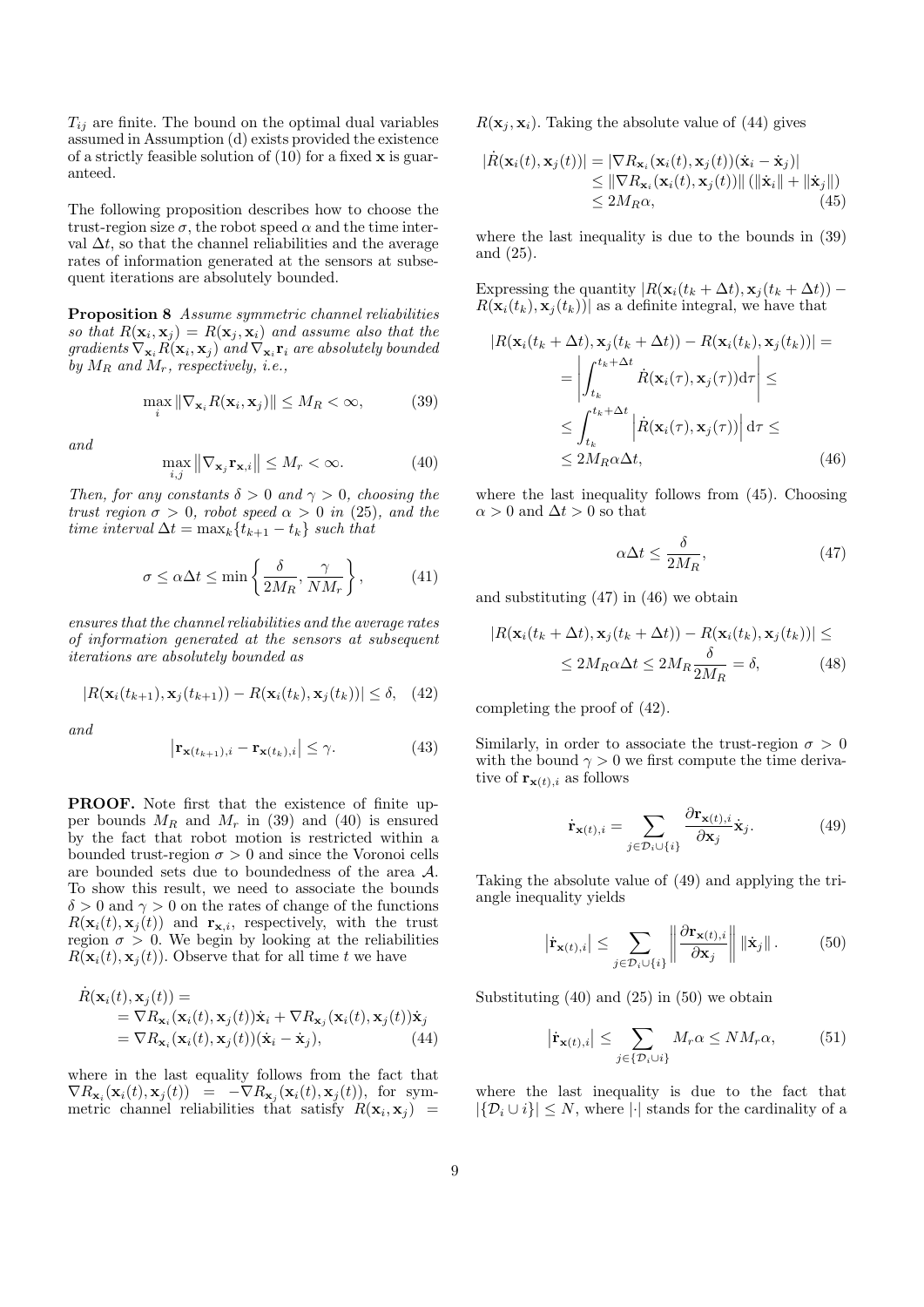set. Expressing the difference  $\left|\mathbf{r}_{\mathbf{x}_i(t_k+\Delta t),i} - \mathbf{r}_{\mathbf{x}_i(t_k),i}\right|$  as a definite integral, we have

$$
\left| \mathbf{r}_{\mathbf{x}(t_k + \Delta t), i} - \mathbf{r}_{\mathbf{x}(t_k), i} \right| = \left| \int_{t_k}^{t_k + \Delta t} \dot{\mathbf{r}}_{\mathbf{x}(\tau), i} d\tau \right| \le
$$
  

$$
\leq \int_{t_k}^{t_k + \Delta t} \left| \dot{\mathbf{r}}_{\mathbf{x}(\tau), i} \right| d\tau \leq N M_r \alpha \Delta t, \tag{52}
$$

where the last inequality holds due to (51).

Finally, selecting  $\alpha > 0$  and  $\Delta t > 0$  so that

$$
\alpha \Delta t \le \frac{\gamma}{NM_r},\tag{53}
$$

and substituting (53) in (52) we obtain

$$
\left|\mathbf{r}_{\mathbf{x}(t_k + \Delta t),i} - \mathbf{r}_{\mathbf{x}(t_k),i}\right| \le NM_r \frac{\gamma}{NM_r} \le \gamma,\qquad(54)
$$

proving (43).

Combining (47) with (53) and using the fact that  $\sigma \leq$  $\alpha\Delta t$  (see also Section 4), we obtain (41), as desired.  $\Box$ 

Proposition 8, along with the following two results, can be used to characterize the performance of communications captured by the violations of the communication constraints (8) due to robot mobility. In particular, Proposition 9 shows that the dual iterates  $\lambda(t_k)$  converge to a neighborhood of the optimal Lagrange multipliers  $\lambda^*_{\mathbf{x}(t_k)}$  whose size can be reduced by decreasing the bounds  $\delta$  and  $\gamma$ . A conceptually similar result is presented in Proposition 10 showing that the constraint violation can be made arbitrarily small through decreasing the problem parameters  $\delta$  and  $\gamma$ . However, Proposition 8 implies that small values of the upper bounds  $\delta$  and  $\gamma$  require a sufficiently small trust-region  $\sigma$ , robot speeds  $\alpha$ , and time intervals  $\Delta t$ , with  $\sigma \leq \alpha \Delta t$ . Conversely, by decreasing the parameters in  $\sigma \leq \alpha \Delta t$  we can select small enough values for  $\delta$  and  $\gamma$  that ensure small constraint violations. Note that these results should be interpreted in an existential way, since values for the parameters of our problem are difficult to obtain. The proof of Proposition 9 is adapted from [22] and is presented in the Appendix for completeness. The proof of Proposition 10 can be found in [22] and is omitted.

**Proposition 9** Let  $\mathbf{x}(t_k)$  denote the network configuration at time  $t_k$ ,  $\lambda^*_{\mathbf{x}(t_k)}$  the associated optimal dual variables, and  $\lambda(t_k)$  the dual iterates obtained through the  $primal-dual iteration (17)-(18)$  . Assume that the step size in (18) is bounded as  $\epsilon \leq \frac{1}{M}$ , and that differences between the channel reliabilities and the average rates of information generated at the sensors are absolutely bounded as defined in  $(8)$ . Then, if assumptions  $(a)-(d)$  hold, the error between the dual iterate  $\lambda(t_k)$  and the optimal dual variable  $\lambda^*_{\mathbf{x}(t_k)}$  is bounded by:

$$
\|\boldsymbol{\lambda}_{\mathbf{x}(t_k)}^* - \boldsymbol{\lambda}(t_k)\| \leq \beta^k \|\boldsymbol{\lambda}(t_0) - \boldsymbol{\lambda}_{\mathbf{x}(t_0)}^*\|
$$

$$
+ \sqrt{\frac{2\lambda_{\max}}{m(1-\beta)^2}(N\delta + \gamma)}, \qquad (55)
$$

where the constant  $\beta$  is defined as  $\beta = \sqrt{\frac{1}{1+m\epsilon}}$ .

Proposition 10 Under the assumptions of Proposition 9, the norm of the constraint violation can be bounded as follows

$$
\mathbb{P}\left[\mathbf{r}_{\mathbf{x}(t_k)} - \mathbf{A}_{\mathbf{x}(t_k)}\mathbf{t}(t_k)\right] \leq M\beta^k \left\|\mathbf{\lambda}(t_0) - \mathbf{\lambda}^*_{\mathbf{x}(t_0)}\right\| + \sqrt{\frac{2M^2\lambda_{\max}}{m(1-\beta)^2}(N\delta + \gamma)}.
$$
\n(56)

#### 6 Simulation Studies

In this section we provide a simulation study to illustrate our proposed method. All optimization problems are solved in Matlab using the CVX toolbox [40]. Specifically, we consider a coverage task that involves a mobile robot network consisting of  $N = 14$  robots and  $K = 2$ APs. The area of interest is a square with side equal to 2 units of length and the density function  $\phi(\mathbf{q})$  is given by the following Gaussian mixture model

$$
\phi(\mathbf{q}) = \sum_{i=1}^{2} 0.5N(\boldsymbol{\mu}_i, \boldsymbol{\Sigma}_i),
$$
\n(57)

.

where  $N(\mu_i, \Sigma_i)$  stands for a normal distribution with mean value  $\mu_i$  and covariance matrix  $\Sigma_i$ . In particular, we select

$$
\mu_1 = [2, 2]^T, \ \Sigma_1 = \begin{bmatrix} 2 & 0 \\ 0 & 2 \end{bmatrix},
$$

$$
\mu_2 = [0.1, 0.1]^T, \ \Sigma_2 = \begin{bmatrix} 2 & 0 \\ 0 & 9 \end{bmatrix}
$$

Given the density function (57), the  $\phi$ -weighted area of  $\mathcal A$  is  $\int_{\mathcal A} \phi(\mathbf q) d\mathbf q = 0.64$  area units.

The channel reliability  $R(\mathbf{x}_i, \mathbf{x}_j)$  is modeled as a decreasing function of the distance between nodes  $i$  and  $j$ , i.e.,

$$
R(\mathbf{x}_i, \mathbf{x}_j) = \begin{cases} 1 & \text{if } \|\mathbf{x}_{ij}\| < l \\ \sum_{p=0}^3 a_p \|\mathbf{x}_{ij}\|^p & \text{if } l < \|\mathbf{x}_{ij}\| \le u , \ (58) \\ 0 & \text{if } \|\mathbf{x}_{ij}\| > u \end{cases}
$$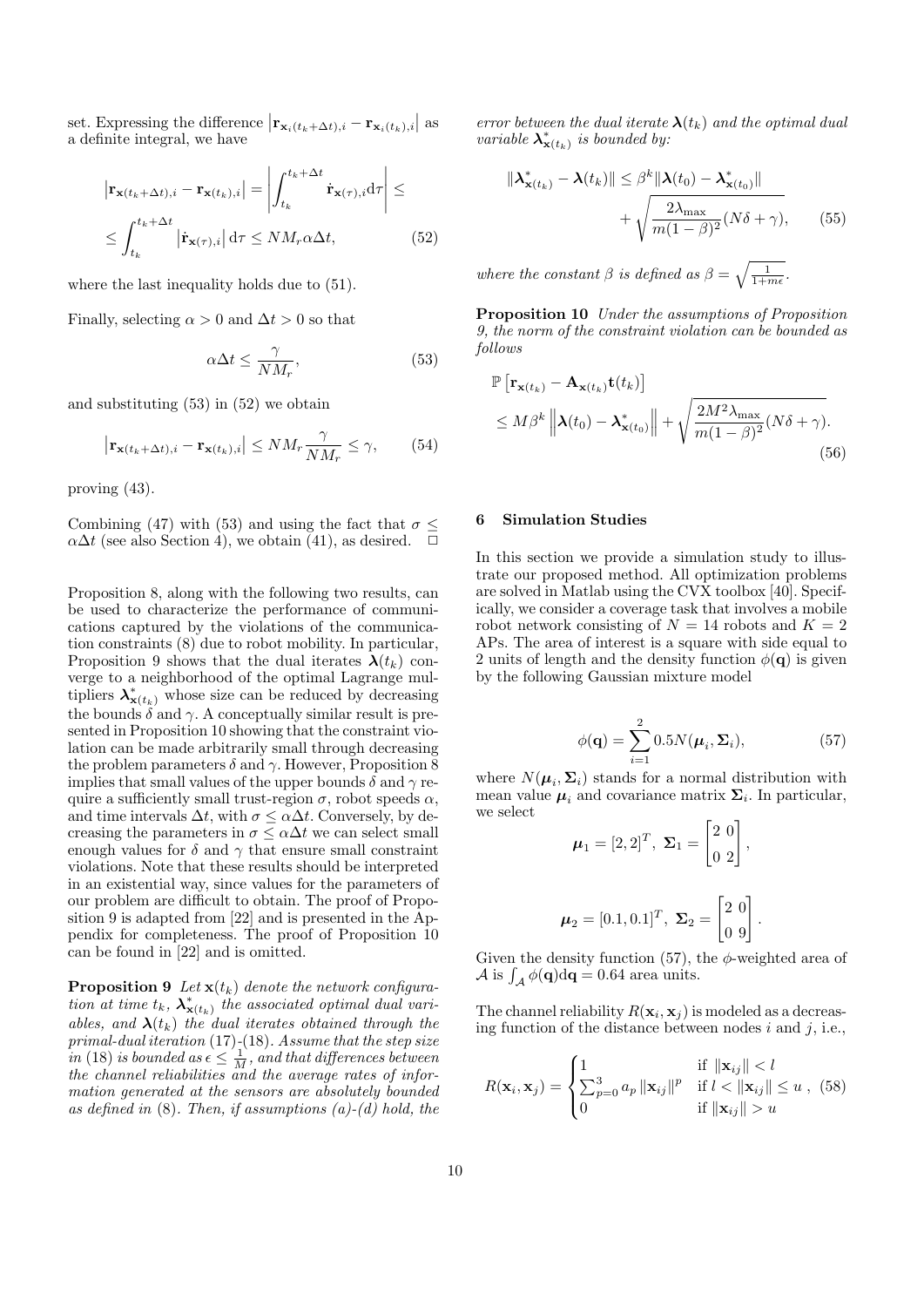

Fig. 2. Evolution of a communication network consisting of  $N = 14$  robots (black dots) and  $K = 2$  AP (blue rhombuses) during an area coverage task. Figures  $2(a)$  through  $2(c)$  show the evolution of the system at different time instants. Green lines represent the communication links among the nodes. Their thickness depends on the value of  $T_{ii}R(\mathbf{x}_i, \mathbf{x}_i)$ , i.e., thicker lines capture higher values. A presence of two sources in the upper right and bottom left corner of the area is captured by a higher density depicted in yellow.

where  $||x_{ij}|| = ||\mathbf{x}_i - \mathbf{x}_j||$  and the constants  $a_p, p =$  $0, \ldots, 3$  are chosen so that  $R(\mathbf{x}_i, \mathbf{x}_j)$  is a differentiable function. Notice that the model in (58) is a rough but reasonable approximation of the channel quality. In practice, an accurate estimation of the channel reliability is hard to obtain, as it depends on path loss that is a function of the distance between the source and the receiver, shadowing due to the existence of obstacles in the propagation path, and multi-path fading due to reflections, which are difficult to predetermine. A more sophisticated way to obtain the channel quality is presented in [41], where it is shown that  $R(\mathbf{x}_i, \mathbf{x}_j)$  is indeed a decreasing function of the distance between nodes. In the following simulation studies, the limits  $l, u$  in (58) are selected to be equal to 0.3 and 0.6 units, respectively. In what follows, we examine the impact of the trust region  $\sigma$  and robot velocities  $\alpha$  on the performance of the proposed distributed algorithm. In the rest of this section, we select the time interval  $\Delta t$  to be  $10^{-2}$  time units.

First, we select the robot velocity  $\alpha$  to be equal to  $10^{-1}$ and the trust region to be  $\sigma = \alpha \Delta t = 10^{-3}$ . Fig. 2 depicts the network at different instances of its evolution along with the quality of the communication links when  $\alpha$  and  $\sigma$  are selected as mentioned above. As the diameter of the region of interest is approximately 4 times the value of  $u$ , multi-hop communication is necessary in order to cover the whole area as shown in Fig. 2. In Fig. 3(a), the quantity  $r_i^{out} - r_i^{in}$  is plotted with respect to time showing that the robots are able to maintain integrity of the communication network, as defined by equation (8). Moreover, in Fig. 4 we show the average rate at which every robot generates information, where the higher rates correspond to robots that are close to the top right and bottom left corner in Fig. 2(c) due to

their proximity to the sources. In Fig. 6 the coverage objective function is depicted, showing that it increases monotonically as long as feasible routing variables exist and Fig. 5 shows the evolution of the Lagrange multipliers during network deployment.

Second, we increase the robot velocity and the trust region, which are now selected as  $\alpha = 5 \times 10^{-1}$  and  $\sigma = \alpha \Delta t = 5 \times 10^{-3}$ . The quantity  $r_i^{out} - r_i^{in}$  and the coverage objective are plotted with respect to time in Figures  $3(b)$  and 6, respectively. Notice in Figures  $3(a)$ and 3(b) that as we increase the trust region and the robot velocity the constraint violation increases, which is in agreement with the results shown in Propositions 8 and 10. Specifically, as we increase  $\alpha$  and  $\sigma$ , larger values for the parameters  $\delta$  and  $\gamma$  must be selected due to (41), in Proposition 8, which implies a larger constraint violation due to Proposition 10. Also, due to this larger constraint violation, the robots stay motionless for a larger percentage of the time required for convergence, as shown in Figure 7, until feasible routing variables are obtained by the primal-dual algorithm (17)-(18). Observe also in Figure 6 that the total time required for convergence of the algorithm decreases as we increase the trust region and the robot velocity, since in doing so, the robots are allowed to move more during the time interval  $(t_k, t_{k+1})$ . Moreover, in Figure 6, notice that the coverage performance when the network has converged to the final configuration is quite satisfactory, since it is very close to the  $\phi$ -weighted area of  $\mathcal{A}$ .

## 7 Conclusions

In this paper, we presented a distributed control scheme for maximizing the area coverage by a mobile sensor net-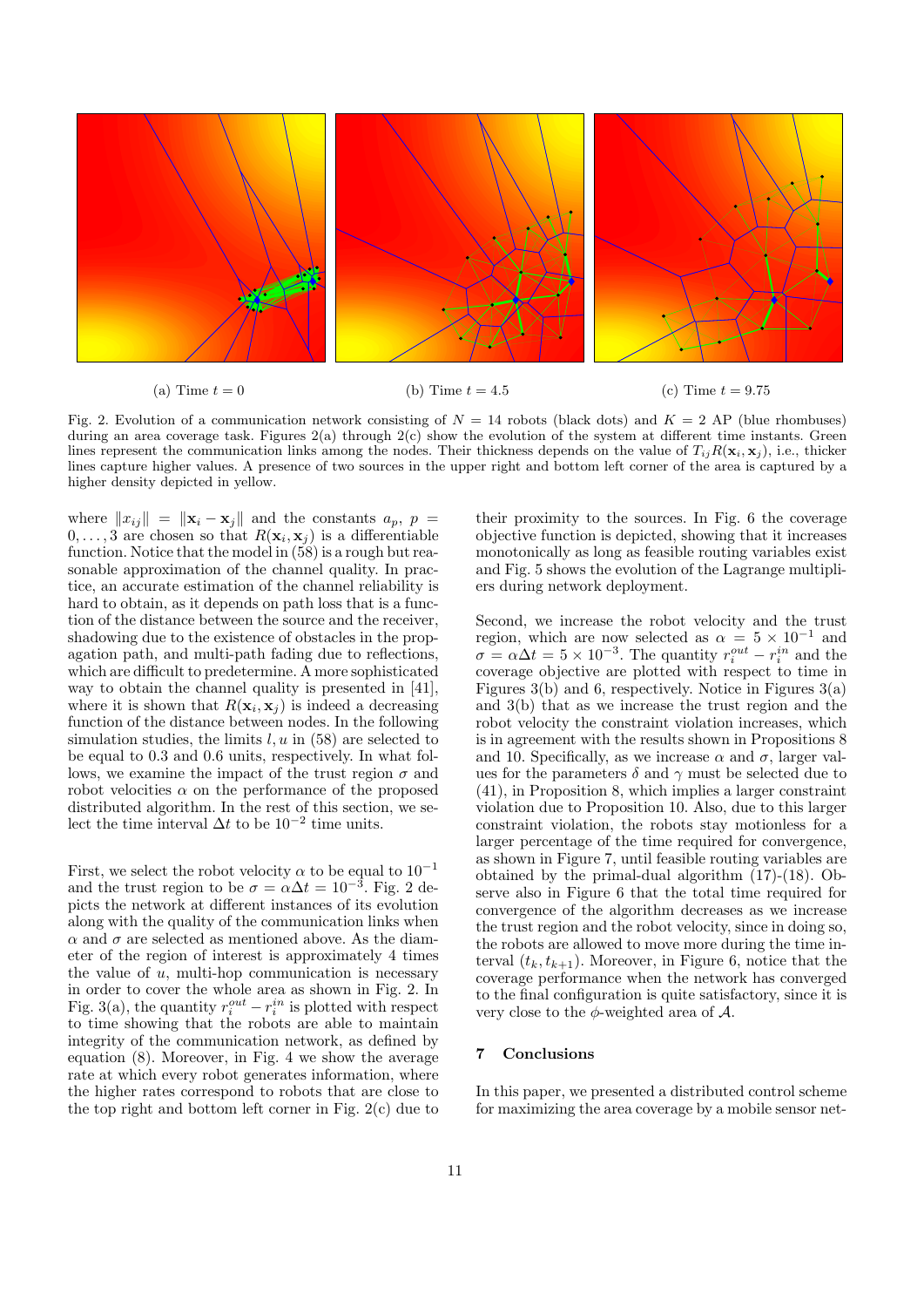

Fig. 3. Graphical depiction of the difference  $r_i^{out} - r_i^{in}$  for all robots of the network when the trust region size is  $\sigma = 10^{-3}$ (Figure 3(a)) and  $\sigma = 5 \times 10^{-3}$  (Figure 3(b)).

work and at the same time ensuring that packets of information are reliably relayed to a set of APs. The information generated by the sensors depends on both their sensing capabilities and the frequency at which events occur in their vicinity. This information is then routed to the APs through a multi-hop network whose communication links modeled channel reliabilities. A hybrid scheme was proposed that decouples the optimization of the coverage objective from the control of the communication variables. Particularly, the update of the communication variables was performed periodically in the dual domain and was followed by robot mobility due to a distributed sequential concave program designed to optimize the coverage objective. Simulation studies verified the efficacy of the proposed method.



Fig. 4. Graphical representation of the average rate  $r_i$  for all robots of the network when  $\sigma = 10^{-3}$ .



Fig. 5. Evolution of Lagrange multipliers for all robots when  $\sigma = 10^{-3}$ .

## A Appendix

## A.1 Proof of Proposition 9

The proof is similar to the proof of Theorem 1 in [22]. The difference with that proof lies in that here the rates of information  $\mathbf{r}_{\mathbf{x}}$  generated at the sensors depend on the position of the robots  $x$  and are not determined by the primal-dual algorithm (17)-(18). Following a similar analysis, we can apply the triangle inequality to bound the distance  $\|\lambda^*_{\mathbf{x}(t_{k+1})} - \lambda(t_k)\|$  as

$$
\|\lambda(t_{k+1}) - \lambda_{\mathbf{x}(t_{k+1})}^*\| \le \|\lambda(t_{k+1}) - \lambda_{\mathbf{x}(t_k)}^*\| + \|\lambda_{\mathbf{x}(t_{k+1})}^* - \lambda_{\mathbf{x}(t_k)}^*\|.
$$
 (A.1)

To simplify notation, denote the spatial configuration at time instants  $t_k$  and  $t_{k+1}$  by **x** and **y**, respectively. In what follows, we first derive a bound on the second term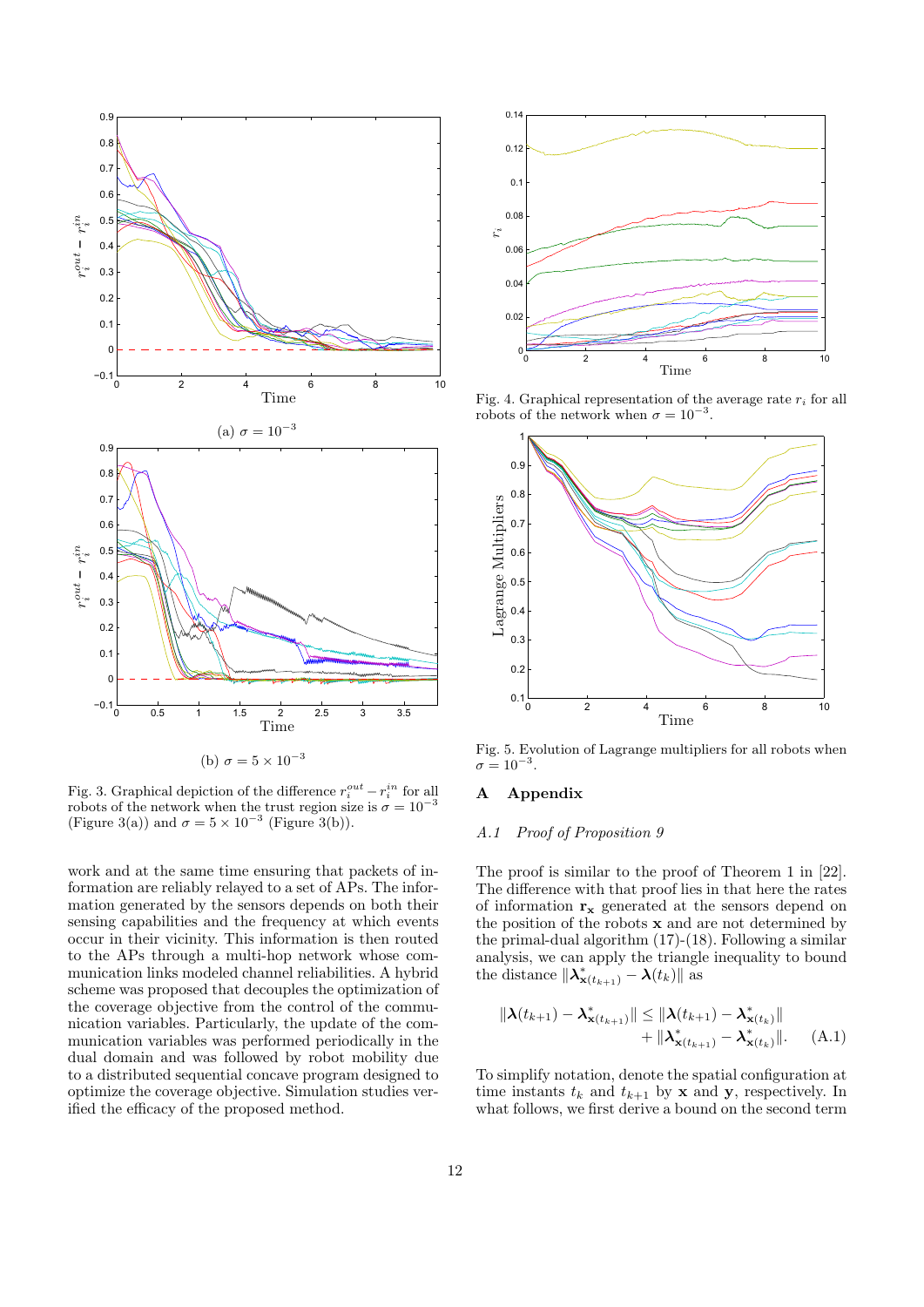

Fig. 6. Evolution of the coverage objective function  $\mathcal H$  when the trust region size is  $\sigma = 10^{-3}$  (blue line) and  $\sigma = 5 \times 10^{-3}$ (green line). The red dashed line stands for the  $\phi$ -weighted area of A.



Fig. 7. Percentage of time required for convergence that each robot remains stationary due to violations of the communication constraint, for two different trust regions.

of (A.1). Since the dual function is strongly convex by assumption (A1), we have that

$$
g_{\mathbf{x}}(\lambda_{\mathbf{y}}^*) \ge g_{\mathbf{x}}(\lambda_{\mathbf{x}}^*) + \nabla g_{\mathbf{x}}(\lambda_{\mathbf{x}}^*)^T (\lambda_{\mathbf{y}}^* - \lambda_{\mathbf{x}}^*) + \frac{m}{2} \|\lambda_{\mathbf{x}}^* - \lambda_{\mathbf{y}}^*\|^2.
$$
\n(A.2)

Moreover, since  $\lambda_{\mathbf{x}}^*$  is the minimizer of the convex function  $g_{\mathbf{x}}(\lambda)$ , we have that  $\nabla g_{\mathbf{x}}(\lambda_{\mathbf{x}}^*)^T (\lambda_{\mathbf{y}}^* - \lambda_{\mathbf{x}}^*) \ge 0$  and, therefore, (A.2) yields

$$
g_{\mathbf{x}}(\lambda_{\mathbf{y}}^*) \ge g_{\mathbf{x}}(\lambda_{\mathbf{x}}^*) + \frac{m}{2} ||\lambda_{\mathbf{x}}^* - \lambda_{\mathbf{y}}^*||^2.
$$
 (A.3)

Similarly, we obtain that

$$
g_{\mathbf{y}}(\lambda_{\mathbf{x}}^*) \ge g_{\mathbf{y}}(\lambda_{\mathbf{y}}^*) + \frac{m}{2} ||\lambda_{\mathbf{x}}^* - \lambda_{\mathbf{y}}^*||^2.
$$
 (A.4)

Adding the inequalities (A.3) and (A.4) and solving for

$$
\|\lambda_{\mathbf{x}}^* - \lambda_{\mathbf{y}}^*\|^2, \text{ we get}
$$
  

$$
\|\lambda_{\mathbf{x}}^* - \lambda_{\mathbf{y}}^*\|^2 \le \frac{1}{m} \left[ g_{\mathbf{x}}(\lambda_{\mathbf{y}}^*) - g_{\mathbf{y}}(\lambda_{\mathbf{y}}^*) + g_{\mathbf{y}}(\lambda_{\mathbf{x}}^*) - g_{\mathbf{x}}(\lambda_{\mathbf{x}}^*) \right].
$$
  
(A.5)

Note that  $\lambda_{\bf x}^*$  is the optimal Lagrange multiplier of the dual function  $g_{\mathbf{x}}(\lambda)$  associated with the robots' position **x**. Define by  $\mathbf{t}_{\mathbf{y}}(\lambda_{\mathbf{x}}^*)$  the primal Lagrangian maximizer of the dual function associated with robot positions y and multipliers  $\lambda_{\mathbf{x}}^*$ . Then, we have

$$
g_{\mathbf{y}}(\lambda_{\mathbf{x}}^*) = f_0(\mathbf{t}_{\mathbf{y}}(\lambda_{\mathbf{x}}^*)) + \lambda_{\mathbf{x}}^{*T}(\mathbf{A}_{\mathbf{y}}\mathbf{t}_{\mathbf{y}}(\lambda_{\mathbf{x}}^*) - \mathbf{r}_{\mathbf{y}}).
$$
 (A.6)

For the same multipliers  $\lambda_{\mathbf{x}}^*$ , consider that value of the dual function  $g_{\mathbf{x}}(\mathbf{\lambda}_{\mathbf{x}}^*)$  associated with positions **x**. Then, we have that

$$
g_{\mathbf{x}}(\lambda_{\mathbf{x}}^{*}) = \max_{\mathbf{t}} \left\{ f_{0}(\mathbf{t}) + \lambda_{\mathbf{x}}^{*T} (\mathbf{A}_{\mathbf{x}} \mathbf{t} - \mathbf{r}_{\mathbf{x}}) \right\}
$$
  
\n
$$
\geq f_{0}(\mathbf{t}_{\mathbf{y}}(\lambda_{\mathbf{x}}^{*})) + \lambda_{\mathbf{x}}^{*T} (\mathbf{A}_{\mathbf{x}} \mathbf{t}_{\mathbf{y}}(\lambda_{\mathbf{x}}^{*}) - \mathbf{r}_{\mathbf{x}}). \quad (A.7)
$$

because given the optimal multiplier  $\lambda_{\mathbf{x}}^*$  for a spacial configuration  $x$ , the maximum in  $(36)$  is attained when  $\mathbf{t} = \mathbf{t}_{\mathbf{x}}(\lambda_{\mathbf{x}}^*)$ . Subtracting (A.7) from (A.6) we get

$$
g_{\mathbf{y}}(\boldsymbol{\lambda}_{\mathbf{x}}^{*}) - g_{\mathbf{x}}(\boldsymbol{\lambda}_{\mathbf{x}}^{*}) \leq {\boldsymbol{\lambda}_{\mathbf{x}}^{*}}^{T}(\mathbf{A}_{\mathbf{y}} - \mathbf{A}_{\mathbf{x}})\mathbf{t}_{\mathbf{y}}(\boldsymbol{\lambda}_{\mathbf{x}}^{*}) -
$$

$$
-{\boldsymbol{\lambda}_{\mathbf{x}}^{*}}^{T}(\mathbf{r}_{\mathbf{y}} - \mathbf{r}_{\mathbf{x}}). \tag{A.8}
$$

Following the same procedure, we obtain the following upper bound for the term  $g_{\mathbf{x}}(\lambda_{\mathbf{x}}^*) - g_{\mathbf{y}}(\lambda_{\mathbf{y}}^*)$ 

$$
g_{\mathbf{x}}(\lambda_{\mathbf{y}}^*) - g_{\mathbf{y}}(\lambda_{\mathbf{y}}^*) \le \lambda_{\mathbf{y}}^{*T} (\mathbf{A}_{\mathbf{x}} - \mathbf{A}_{\mathbf{y}}) \mathbf{t}_{\mathbf{x}}(\lambda_{\mathbf{y}}^*) - \\ - \lambda_{\mathbf{y}}^{*T} (\mathbf{r}_{\mathbf{x}} - \mathbf{r}_{\mathbf{y}}). \tag{A.9}
$$

Substituting the inequalities  $(A.8)$  and  $(A.9)$  in  $(A.5)$  we get

$$
\begin{split}\n&\|\lambda_{\mathbf{x}}^{*} - \lambda_{\mathbf{y}}^{*}\|^{2} \leq \\
&\frac{1}{m} \left[\lambda_{\mathbf{y}}^{*T} (\mathbf{A}_{\mathbf{x}} - \mathbf{A}_{\mathbf{y}}) \mathbf{t}_{\mathbf{x}} (\lambda_{\mathbf{y}}^{*}) + \lambda_{\mathbf{x}}^{*T} (\mathbf{A}_{\mathbf{y}} - \mathbf{A}_{\mathbf{x}}) \mathbf{t}_{\mathbf{y}} (\lambda_{\mathbf{x}}^{*})\right] \\
&- \frac{1}{m} \left[\lambda_{\mathbf{y}}^{*T} (\mathbf{r}_{\mathbf{x}} - \mathbf{r}_{\mathbf{y}}) + \lambda_{\mathbf{x}}^{*T} (\mathbf{r}_{\mathbf{y}} - \mathbf{r}_{\mathbf{x}})\right] \\
&\leq \frac{1}{m} \left[\left|\lambda_{\mathbf{y}}^{*T} (\mathbf{A}_{\mathbf{x}} - \mathbf{A}_{\mathbf{y}}) \mathbf{t}_{\mathbf{x}} (\lambda_{\mathbf{y}}^{*})\right| + \left|\lambda_{\mathbf{x}}^{*T} (\mathbf{A}_{\mathbf{y}} - \mathbf{A}_{\mathbf{x}}) \mathbf{t}_{\mathbf{y}} (\lambda_{\mathbf{x}}^{*})\right|\right] \\
&+ \frac{1}{m} \left[\left|\lambda_{\mathbf{y}}^{*T} (\mathbf{r}_{\mathbf{x}} - \mathbf{r}_{\mathbf{y}}) + \left|\lambda_{\mathbf{x}}^{*T} (\mathbf{r}_{\mathbf{y}} - \mathbf{r}_{\mathbf{x}})\right|\right] \right] \tag{A.10}\n\end{split}
$$

For the first term in the last inequality in (A.10), it holds that (cf. Lemma 1 in [22])

$$
\left| \lambda_{\mathbf{y}}^{*T} (\mathbf{A}_{\mathbf{x}} - \mathbf{A}_{\mathbf{y}}) \mathbf{t}_{\mathbf{x}} (\lambda_{\mathbf{y}}^{*}) \right| + \left| \lambda_{\mathbf{x}}^{*T} (\mathbf{A}_{\mathbf{y}} - \mathbf{A}_{\mathbf{x}}) \mathbf{t}_{\mathbf{y}} (\lambda_{\mathbf{x}}^{*}) \right|
$$
  
\n
$$
\leq 2N \lambda_{max} \delta.
$$
 (A.11)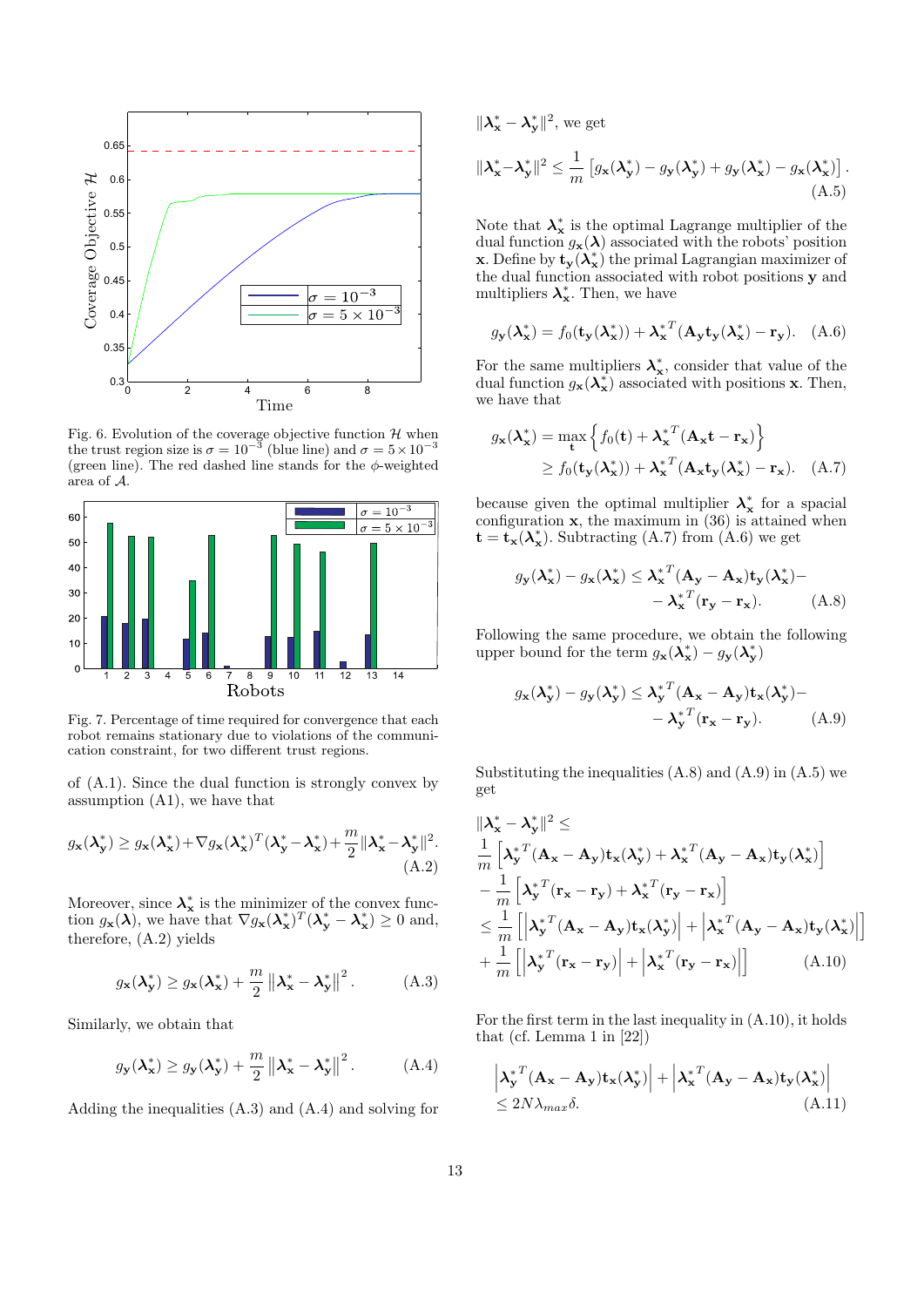To bound the second term in that inequality in (A.10) we utilize equation (43). Specifically, equation (43) can be written in vector form as

$$
|\mathbf{r}_{\mathbf{x}} - \mathbf{r}_{\mathbf{y}}| \le \gamma \mathbf{1},\tag{A.12}
$$

where 1 is vector with all entries equal to 1 and the absolute value is taken element-wise on vector  $\mathbf{r_x} - \mathbf{r_y}$ . Threfore, for any  $\lambda$  we have that

$$
\left| \boldsymbol{\lambda}^T (\mathbf{r_x} - \mathbf{r_y}) \right| \le \gamma \boldsymbol{\lambda}^T \mathbf{1} \le \gamma \lambda_{\text{max}}, \tag{A.13}
$$

where in the second inequality we have used the fact that because all components of  $\lambda$  are non-negative,  $\lambda^{T}1 =$  $\|\boldsymbol{\lambda}\|_1 \leq \lambda_{\max}.$ 

Substituting (A.11) and (A.13) into (A.10) yields

$$
\left\|\lambda_{\mathbf{x}}^* - \lambda_{\mathbf{y}}^*\right\|^2 \le \frac{2\lambda_{\max}}{m} (N\delta + \gamma). \tag{A.14}
$$

Next, in order to bound the first term of (A.1), the result of (Lemma 2, [22]) is utilized. According to this Lemma it holds that:

$$
\left\| \boldsymbol{\lambda}(t_{k+1}) - \boldsymbol{\lambda}^*_{\mathbf{x}(t_k)} \right\|^2 \leq \beta^2 \left\| \boldsymbol{\lambda}(t_k) - \boldsymbol{\lambda}^*_{\mathbf{x}(t_k)} \right\|^2 \quad (A.15)
$$

Plugging equations (A.14) and (A.15) into (A.1) yields the following:

$$
\left\| \boldsymbol{\lambda}_{\mathbf{x}(t_k)}^* - \boldsymbol{\lambda}(t_k) \right\| \leq \beta \left\| \boldsymbol{\lambda}(t_k) - \boldsymbol{\lambda}_{\mathbf{x}(t_k)}^* \right\| + \sqrt{\frac{2\lambda_{\max}}{m} (N\delta + \gamma)}.
$$
 (A.16)

Applying the above inequality recursively between the  $k + 1$  iteration and 0 yields:

$$
\left\| \boldsymbol{\lambda}_{\mathbf{x}(t_k)}^* - \boldsymbol{\lambda}(t_k) \right\| \leq \beta^{k+1} \left\| \boldsymbol{\lambda}(t_k) - \boldsymbol{\lambda}_{\mathbf{x}(t_k)}^* \right\| + \sum_{e=0}^k \beta^e \sqrt{\frac{2\lambda_{\max}}{m} (N\delta + \gamma)}.
$$
 (A.17)

Observing that  $\sum_{e=0}^{k} \beta^e \leq \sum_{e=0}^{\infty} \beta^e = \frac{1}{1-\beta}$  and shifting the time from  $t_{k+1}$  to  $t_k$  yields the result in (55), completing the proof.

#### References

[1] Y. Kantaros and M. M. Zavlanos, "Distributed simultaneous coverage and communication control by mobile sensor

networks," in 2nd IEEE Global Conference on Signal and Information Processing (GlobalSIP), Atlanta, GA, USA, December 2014, pp. 833–837.

- [2] ——, "Communication-aware coverage control for robotic sensor networks," in 53rd IEEE Conference on Decision and Control, Los Angeles, CA, USA, December 2014, pp. 6863– 6865.
- [3] J. Cortés, S. Martinez, T. Karatas, and F. Bullo, "Coverage control for mobile sensing networks," IEEE Transactions on Robotics and Automation, vol. 20, no. 2, pp. 243–255, 2004.
- [4] J. Cortés, S. Martinez, and F. Bullo, "Spatially-distributed coverage optimization and control with limited-range interactions," ESAIM: Control, Optimisation and Calculus of Variations, vol. 11, no. 4, pp. 691–719, 2005.
- [5] M. Zhu and S. Martínez, "Distributed coverage games for energy-aware mobile sensor networks," SIAM Journal on Control and Optimization, vol. 51, no. 1, pp. 1–27, 2013.
- [6] A. Gusrialdi, T. Hatanaka, and M. Fujita, "Coverage control for mobile networks with limited-range anisotropic sensors," in 47th IEEE Conference on Decision and Control, Cancun, Mexico, December 2008, pp. 4263–4268.
- [7] B. Hexsel, N. Chakraborty, and K. Sycara, "Coverage control for mobile anisotropic sensor networks," in IEEE International Conference on Robotics and Automation, Shanghai, May 2011, pp. 2878–2885.
- [8] Y. Stergiopoulos and A. Tzes, "Spatially distributed area coverage optimisation in mobile robotic networks with arbitrary convex anisotropic patterns," Automatica, vol. 49, no. 1, pp. 232–237, 2013.
- $-$ , "Cooperative positioning/orientation control of mobile heterogeneous anisotropic sensor networks for area coverage," in IEEE International Conference on Robotics and Automation (ICRA), Hong Kong, China, June, 2014, pp. 1106–1111.
- [10] L. Pimenta, V. Kumar, R. C. Mesquita, and G. Pereira, "Sensing and coverage for a network of heterogeneous robots," in 47th IEEE Conference on Decision and Control, Cancun, Mexico, December 2008, pp. 3947–3952.
- [11] C. Caicedo-Nuez and M. Zefran, "A coverage algorithm for a class of non-convex regions," in 47th IEEE Conference on Decision and Control, Cancun, Mexico, December 2008, pp. 4244–4249.
- [12] A. Renzaglia, L. Doitsidis, A. Martinelli, and E. B. Kosmatopoulos, "Multi-robot three-dimensional coverage of unknown areas," The International Journal of Robotics Research, vol. 31, no. 6, pp. 738–752, 2012.
- [13] Y. Kantaros, M. Thanou, and A. Tzes, "Distributed coverage control for concave areas by a heterogeneous robot–swarm with visibility sensing constraints," Automatica, vol. 53, pp. 195–207, 2015.
- [14] Y. Kim and M. Mesbahi, "On maximizing the second smallest eigenvalue of a state-dependent graph laplacian," IEEE Transactions on Automatic Control, vol. 51, no. 1, pp. 116– 120, 2006.
- [15] M. C. DeGennaro and A. Jadbabaie, "Decentralized control of connectivity for multi-agent systems," in 45th IEEE Conference on Decision and Control, San Diego, CA, USA, December 2006, pp. 3628–3633.
- [16] M. M. Zavlanos and G. J. Pappas, "Potential fields for maintaining connectivity of mobile networks," IEEE Transactions on Robotics,, vol. 23, no. 4, pp. 812–816, 2007.
- [17] S. Gil, D. Feldman, and D. Rus, "Communication coverage for independently moving robots," in Intelligent Robots and